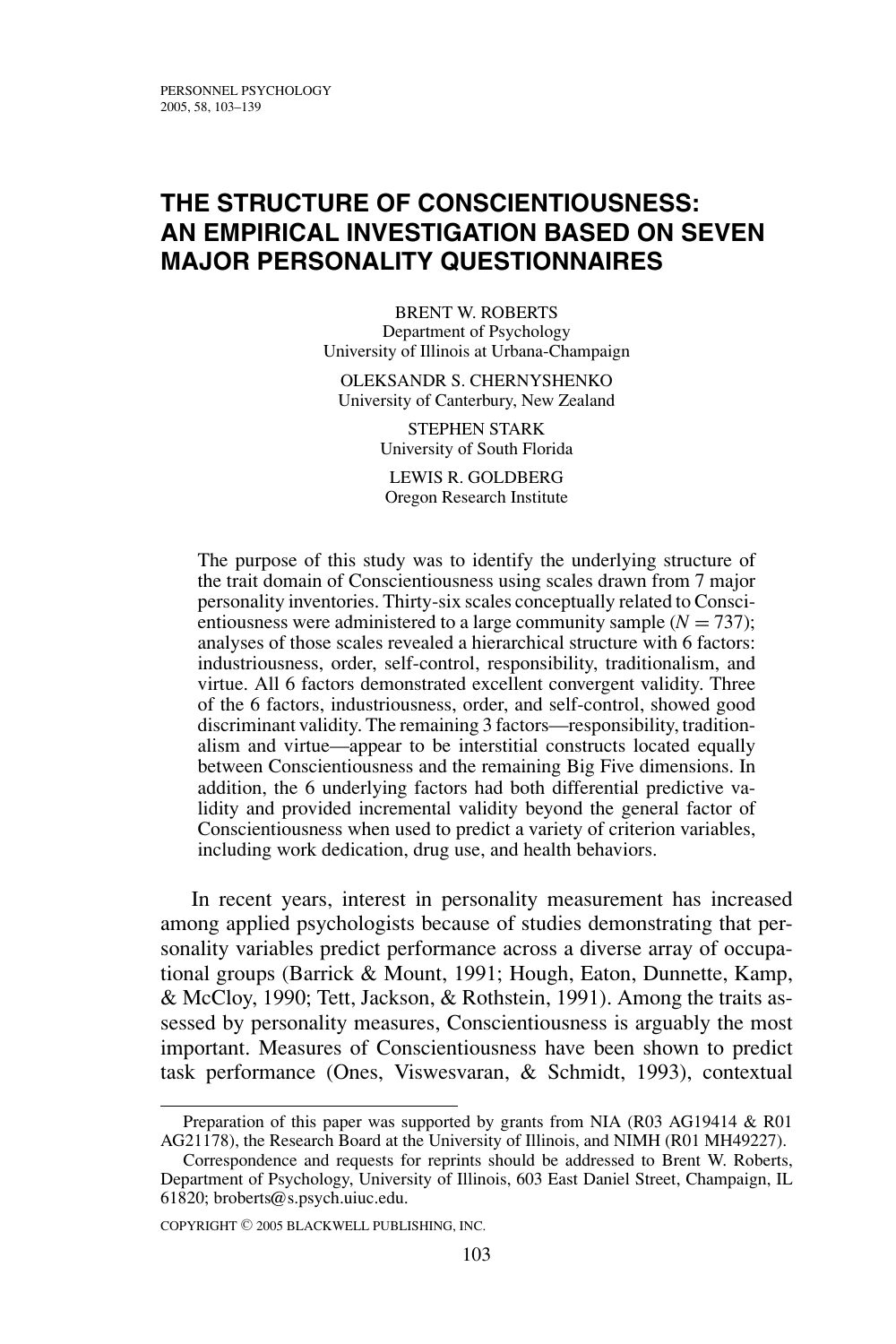performance (Hogan, Rybicki, Motowidlo, & Borman, 1998; Ladd & Henry, 2000; McNeely & Meglino, 1994; Organ, 1994; Organ & Ryan, 1995), and a variety of outcomes related to adaptive social functioning. For example, Conscientiousness scores correlate positively with long-term career success (Judge, Higgins, Thoresen, & Barrick, 1999), college retention (Tross, Harper, Osher, & Kneidinger, 2000), marital stability (Kelly & Conley, 1987; Tucker, Kressin, Spiro, & Ruscio, 1998), healthy lifestyle behaviors (Booth-Kewley & Vickers, 1994; Roberts & Bogg, 2004), and longevity (Friedman, Tucker, Tomlinson-Keasey, Schwartz, Wingard, & Criqui, 1993).

Although these studies suggest that *Conscientiousness* has both predictive and descriptive value, this generalization is somewhat inappropriate. Many studies of Conscientiousness involved different definitions of the construct. Some researchers measured Conscientiousness in terms of achievement, whereas others focused on order, impulse control, or responsibility. Moreover, recent research suggests that the lower-order facets of Conscientiousness provide as good or better prediction of behavioral outcomes than composite measures (Ashton, 1998; Mershon & Gorsuch, 1988; Paunonen, 1998; Paunonen & Ashton, 2001). For example, Stewart (1999) found that the order facet of Conscientiousness strongly correlated with the performance of newly hired employees, but the achievement facet strongly correlated with the performance of veteran employees; both facets had substantially higher correlations with performance when examined individually than when combined. Even more importantly, lowerorder facets sometimes show *differential* relationships with performance criteria. For example, Moon (2001) found that a composite measure of Conscientiousness had zero relationship with performance, defined as the escalation of commitment tasks; yet, two lower-order facets, achievement and duty, showed substantial, but opposite, relationships with the performance criterion. In addition, LePine, Colquitt, and Erez (2000) found that an order-dependability composite exhibited a negative correlation with adaptation to changing task contexts, but achievement showed no relationship.

In sum, these results suggest that more attention should be devoted to studying the lower-order facets of Conscientiousness. In fact, a growing number of studies focusing on narrow Conscientiousness traits are beginning to appear in the applied psychology literature. For example, Dudley, Orvis, and Lebiecki (2003) recently conducted a meta-analysis of relationships between four lower-order Conscientiousness traits and a number of criteria, including job and task performance, job dedication, and counterproductive behaviors. One problem confronting the organization of studies in this way is the complete lack of an acceptable lower-order taxonomy of Conscientiousness facets. Hough and colleagues have long argued that an adequate personality taxonomy at the facet level is critical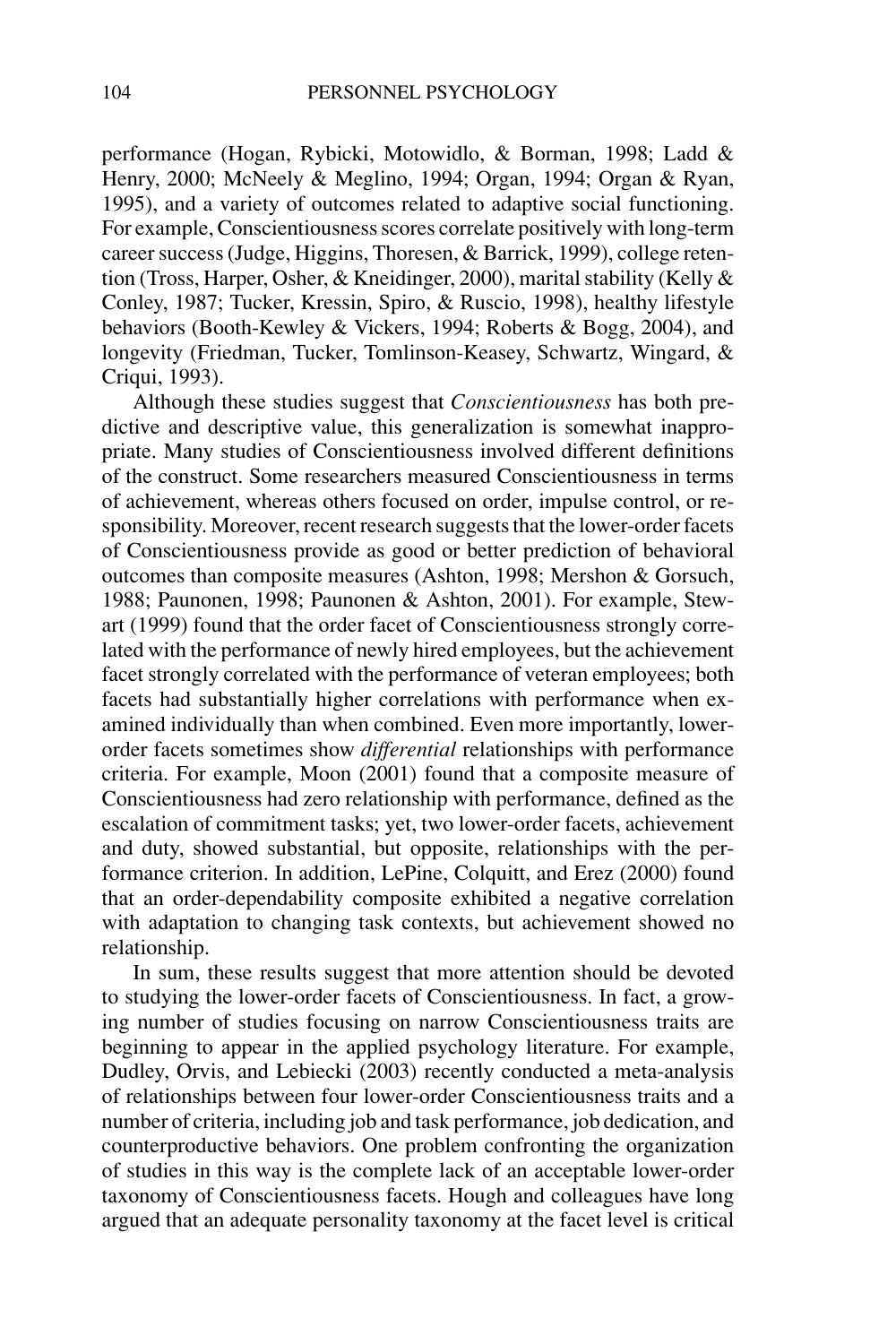to the understanding of the relationships between personality variables and criteria of interest to industrial/organizational psychologists and that research at the Big Five level may obscure important differences in the way personality facets may relate differentially to criteria (Hough, 1992; Hough & Furnham, 2003; Hough & Ones, 2001; Hough & Oswald, 2000; Hough & Schneider, 1996). Clearly, taxonometric work in the area of Conscientiousness (and other Big Five factors) is critical for the future synthesis of work-related research.

In this paper, we empirically derived an initial taxonomy for the lowerorder facets of Conscientiousness by analyzing scale scores from seven widely used inventories. Exploratory factor analysis was used to identify facets of Conscientiousness that were clearly interpretable. Then, confirmatory factor analysis and correlations with the remaining Big Five, demographic variables, and a set of criterion variables were used to examine convergent, discriminant, and incremental validities of the lower-order Conscientiousness facets.

## *Current Views on the Structure of Conscientiousness*

At present, there is little conceptual or empirical agreement concerning the underlying structure of Conscientiousness. One reason for this lack of consensus lies in the relative newness of the Big Five taxonomy. Much of the recent research has appropriately focused on whether the Big Five are sufficient and to what extent they capture the variance in most, if not all, trait terms (e.g., Paunonen & Ashton, 2001; Paunonen & Jackson, 2000; Saucier & Goldberg, 1998). Although there is agreement that there are at least five broad categories, and a willingness to settle on the gross features of those five domains, there is little agreement about the specific facets that make up each of the Big Five (Costa & McCrae, 1998; Saucier & Ostendorf, 1999).

Several attempts to conceptually organize the domain of Conscientiousness have been proposed. Hough (1992) and Mount and Barrick (1995) argued that Conscientiousness could be further divided into two domains, achievement and dependability. Achievement represents the capacity to work hard and meet challenges, whereas dependability reflects a more interpersonal component of Conscientiousness manifest in traits of responsibility and dutifulness. Alternatively, Costa and McCrae (1998) claimed that the facets of Conscientiousness could be categorized into proactive and inhibitive groupings. In this taxonomy, achievement and dutifulness would be considered proactive, and other facets, such as orderliness and self-control, would be inhibitive. Recently, Hough and Ones (2001) proposed a taxonomy of Conscientiousness-related traits that considered both the factor structure and patterns of validity across personality scales. This model identified one global Conscientiousness domain and six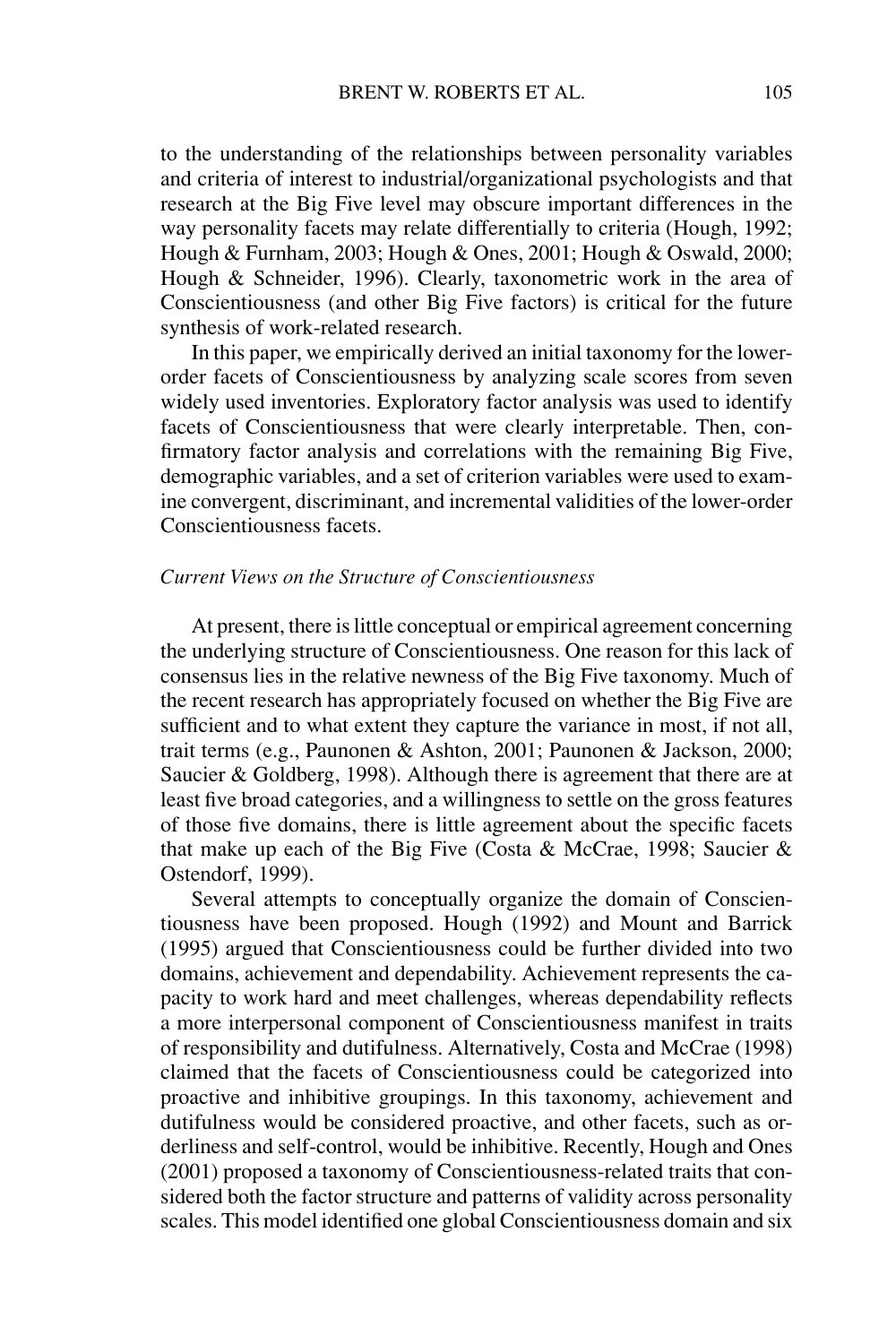facets of Conscientiousness: achievement, dependability, impulse control, order, moralistic, and persistence. This new model adds the impulse control, and moralistic facets to the four facets already identified. Presumably, global measures of Conscientiousness subsume some or all of the remaining facets of Conscientiousness. Unfortunately, none of these taxonomies is represented in an existing personality inventory, nor have they been tested empirically.

One route to identifying the structure of Conscientiousness is to examine lexically derived trait adjectives, as was done to develop the Big Five (e.g., Goldberg, 1993). There have been four studies to date using lexical systems to identify the lower-order structure of the Big Five. Saucier and Ostendorf (1999) used the abridged Big Five dimensional circumplex (AB5C) model (Hofstee, De Raad, & Goldberg, 1992) to select adjectives and then used hierarchical factor analysis to identify lower-order factors that would replicate across English and German languages. They found four facets of Conscientiousness: orderliness, industriousness, responsibility, and decisiveness. In a similar study based on an Italian lexicon, Perugini and Gallucci (1997) found four distinct factors: meticulousness (akin to orderliness), superficiality (similar to industriousness), reliability, and recklessness. Moreover, Peabody and De Raad (2002) found independent evidence for facets that correspond to the orderliness, responsibility, industriousness, and impulse control. They also identified a persistence factor that is a "transitional" domain between Conscientiousness and Extraversion. This persistence factor also loaded on the Emotional Stability factor in several samples and may therefore be similar to the decisiveness factor described above.

The fourth study delved deeper into the lexicon of trait adjectives that mark the Conscientiousness domain (Roberts, Bogg, Walton, Chernyshenko, & Stark, 2004). Most of the previous psycholexical research focused on creating marker sets for the Big Five (see Saucier, 2002 for a discussion) or on creating or maintaining a list of adjectives that was cross-culturally valid (e.g., Saucier & Ostendorf, 1999). Both of these strategies result in an abbreviated set of trait adjectives because their goal is to develop relatively orthogonal measures of the Big Five or find adjectives that perform equivalently across languages. Alternatively, one can sample broadly from the domain of Conscientiousness and not be as concerned with the potential overlap with other trait domains. Roberts et al. (2004) adopted this broader search strategy in order to be more inclusive and thus to identify a maximum number of potential facets of Conscientiousness.

The results replicated and extended previous research on the lexical structure of Conscientiousness. Five components found in previous lexical research on the lower-order structure of Conscientiousness were identified: orderliness, industriousness, reliability, decisiveness, and impulse control.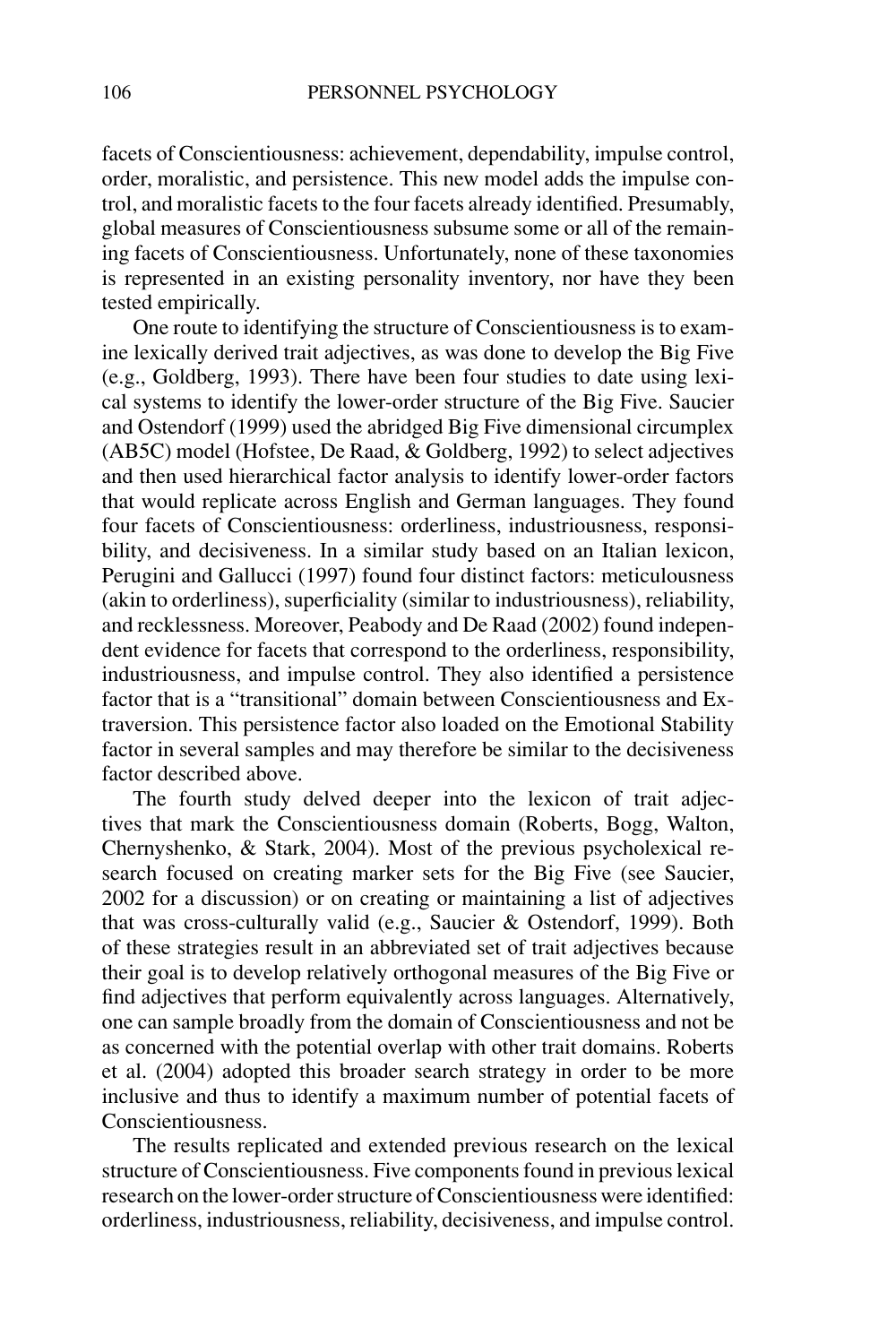Close examination of the content of the factors indicated that the orderliness, decisiveness, reliability, and industriousness components were clear replications of factors of the same names found by Saucier and Ostendorf (1999). The orderliness, reliability, and industriousness components also were close approximates of Peabody and De Raad's (2002) orderliness, responsibleness, and work factors. In addition, the impulse control factor was similar to the impulse control factor found by Peabody and De Raad (2002), although their factor was broader and more heterogeneous in content.

Unlike previous research, two additional, interpretable facets were found: formalness and conventionality. Both of these dimensions appeared to represent blends of Conscientiousness with high and low Openness to Experience, respectively. The formalness dimension appeared close to what might be termed culture and contained the items formal, sophisticated, and refined. Conventionality was related to supporting social norms and conventions and was marked by the items traditional, conventional, and nonconforming (reversed). Despite the conceptual overlap with Openness to Experience, the empirical correlation was in the correct direction for both dimensions, but rather small in magnitude. In fact, the dimension with the most problematic discriminant validity was responsibility, which showed a strong relationship to Agreeableness in addition to Conscientiousness.

In summary, across the conceptual and lexical taxonometric efforts to date, nine unique facets of Conscientiousness have been identified (order, achievement, responsibility, impulse control, moralistic, persistence, traditionalism, formalness, and decisiveness) with no conceptual or empirical solution providing comprehensive coverage of all nine facets and no two systems in complete agreement. One piece of the puzzle missing from the taxonometric research so far is an examination of the factor structure of personality inventories that measure Conscientiousness-related traits. In the search for the Big Five, a systematic analysis of previously developed personality inventories provided much needed confirmation that the Big Five was an appropriate higher-order taxonomy for the domain of personality traits (McCrae & John, 1992). To date, there has been no effort to identify the lower-order structure of Conscientiousness, or any other domain of personality traits, through a comprehensive assessment of personality inventory scales. This study constitutes the first effort to our knowledge to explore the lower-order structure of Conscientiousness using scales drawn from the most thoroughly validated personality inventories created to date.

In this study, our goal was to investigate the lower-order structure of Conscientiousness by examining a diverse array of personality inventories related to the domain of Conscientiousness. We examined several personality measures developed under different theoretical considerations and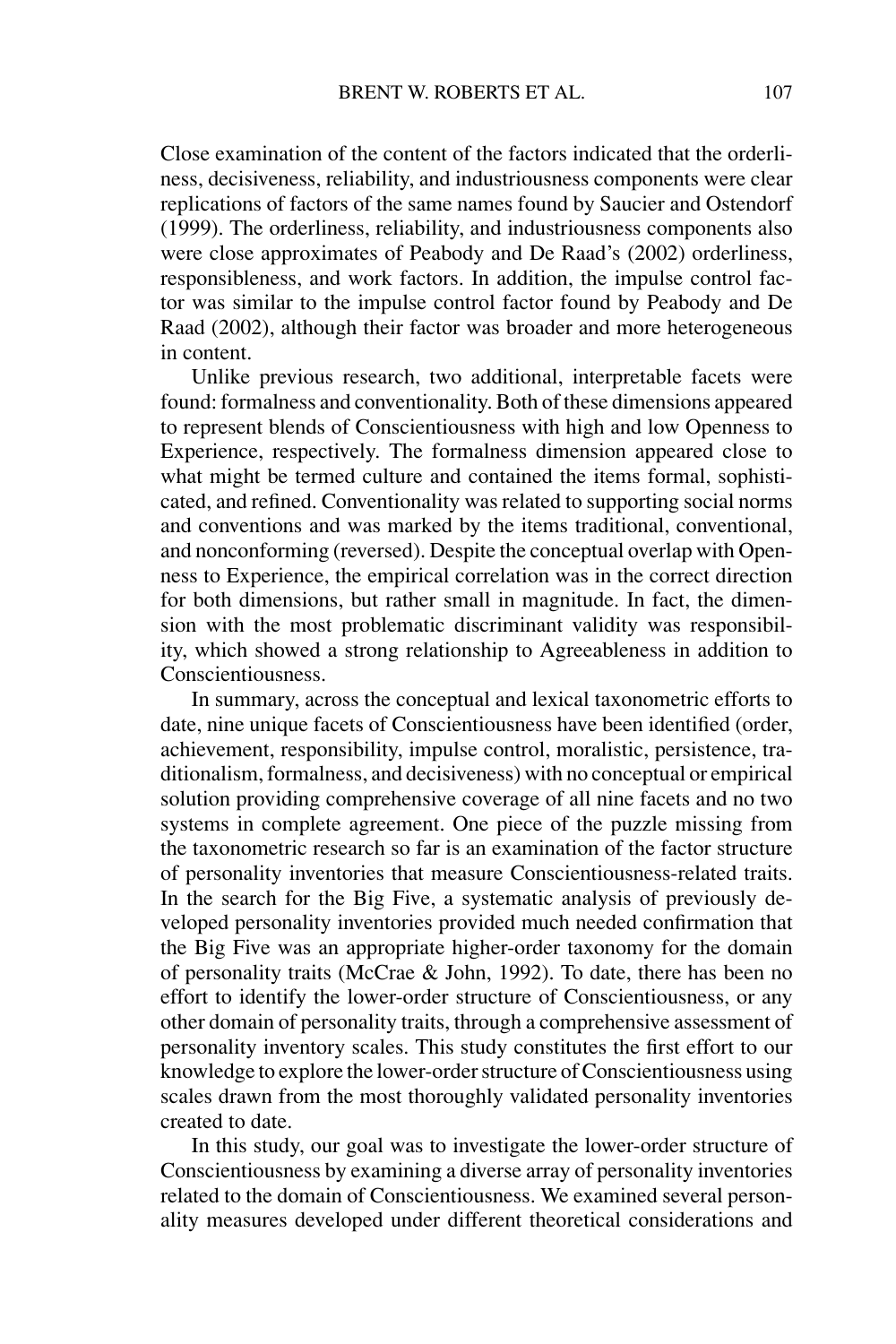factor analyzed Conscientiousness-related scales to establish a shared overall structure. The main assumption of this approach is that most, if not all, important lower-order Conscientiousness factors have been identified in one form or another by the different theoretical perspectives and, thus, are embedded in the corresponding personality inventories. If a comprehensive set of measured variables for lower-order Conscientiousness domains is identified and the matrix of correlations between measured variables is available, then factor-analytic techniques can help to determine the number and nature of lower-order factors (Fabrigar, Wegener, MacCallum, & Strahan, 1999).

In this study, seven personality inventories with various perspectives on Conscientiousness and its subcomponents were used. The seven inventories were the NEO-PI-R, 16 Personality Factor Questionnaire 16PF, California Psychological Inventory (CPI), Multidimensional Personality Questionnaire (MPQ), the Jackson Personality Inventory—Revised (JPI-R; Jackson, 1994), the Hogan Personality Inventory (HPI; Hogan & Hogan, 1992), and the AB5C scales from the International Personality Item Pool (AB5C-IPIP; Goldberg, 1999a, 1999c). These seven inventories constitute one of the most comprehensive assessments of personality inventories in general and the domain of Conscientiousness in particular. Each of these inventories contains two or more subscales tapping into the domain of Conscientiousness and several are used widely in industry for selection purposes (e.g., HPI, CPI, 16PF). Moreover, the few personality inventories not administered to the Eugene community sample are either no longer being published or used in research, such as the Edwards Personality Preferences Schedule (EPPS), or are tests not typically used in industry, such as the MMPI. Moreover, these inventories provide an excellent example of the variety of techniques used to create personality tests and represent the types of personality questionnaires most often used in research and in establishing the relationship of traits, like Conscientiousness, to specific criteria.

This study was conducted in three phases. In Phase 1, we identified scales in each of the seven personality inventories that were conceptually related to the Conscientiousness domain. This was accomplished by searching the technical manuals of inventories and identifying scales that were described either as being part of Conscientiousness or as being part of a closely related concept. In Phase 2, we derived a lower-order structure of Conscientiousness by factor analyzing scale scores for individuals who completed all seven inventories. In Phase 3, a confirmatory factor analysis was used to examine the convergent and discriminant validity of the resulting lower-order Conscientiousness facets with global measures of the Big Five. In addition, correlations between Conscientiousness facets and a variety of outcome measures were computed. Of particular interest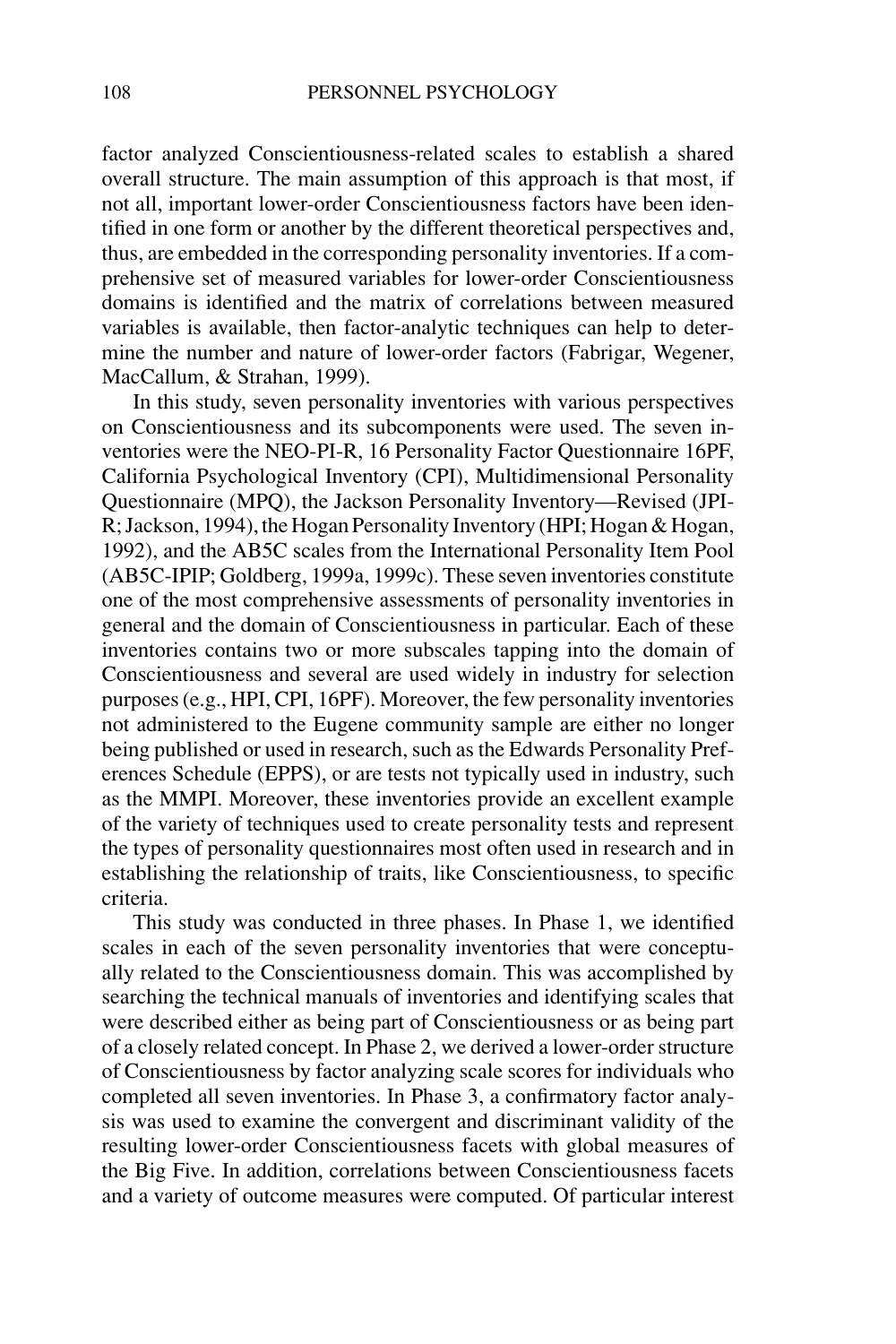was evidence of the incremental validity of the facets beyond the general factor of Conscientiousness.

#### *Participants*

A sample of 737 individuals was used in this study. All participants were members of the Eugene-Springfield Community Sample, which was recruited by a mail solicitation in 1993 from lists of local homeowners; the participants had initially agreed to complete various mailed questionnaires for pay for at least 5 to 10 years. Participants' ages ranged from 22 to 90 years. All levels of educational attainment were represented in the sample, with the average level being 2 years of post-secondary schooling.

Over a period of 5 years, participants completed seven personality measures, the inventory of 400 behavioral acts (e.g., drug use), and measures of health practices. Each questionnaire was sent separately by mail to the research participants, who returned them in preaddressed postagepaid envelopes. Thus, the potential for fatigue or random responding was minimal. In addition, because study participation was voluntary and scores were not used to make personnel selection or other important decisions, it is unlikely that participants were motivated to present themselves in a socially desirable manner.

All participants completed at least four of the seven personality inventories used in this study, with more than half  $(N = 401)$  completing all seven. We limited the analyses of criterion-related validity to the 197 individuals who were currently working when they completed the surveys.

# *Phase 1: Selecting Scales Related to Conscientiousness from Seven Personality Inventories*

#### *Method*

Initially, two methods were used to make scale selection decisions. First, we searched for scales that were *conceptually* identified as being related to Conscientiousness by the *authors* of the personality instruments. Specifically, we examined the technical manuals for the seven inventories and selected scales that were described as being part of Conscientiousness or a closely related concept. Second, we used an *empirical* approach for scale selection, based on the correlations of scale scores with widely agreed on markers of Conscientiousness (e.g., facet scales for the Conscientiousness factor in NEO-FFI or NEO-PI). However, this method was abandoned because we could not establish a clear empirical standard for scale inclusion. For example, how large a correlation is needed to conclude that two scales measure the same construct? Hough, et al. (1990) have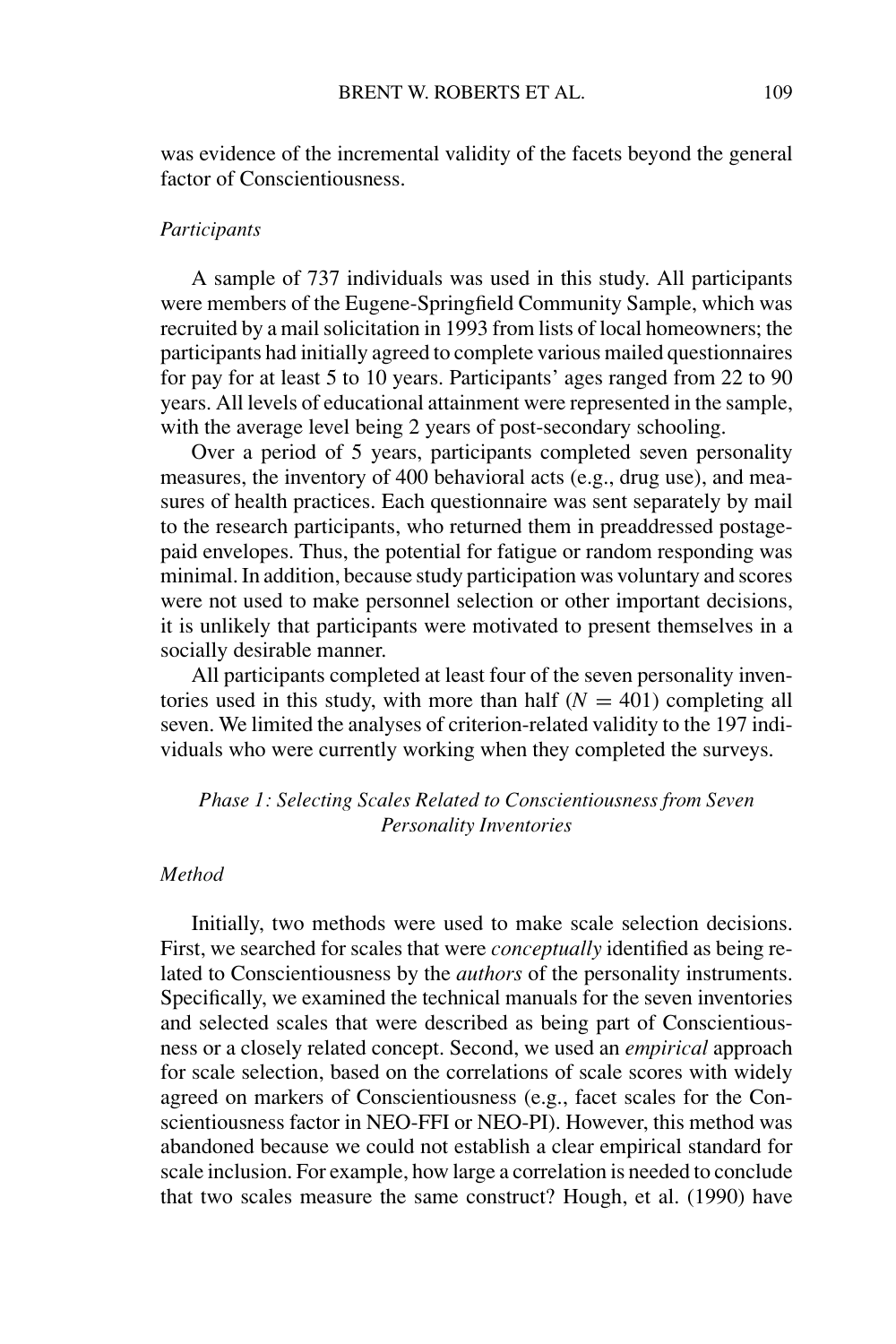reported correlations between Conscientiousness-(dependability-) related scales from 12 inventories having a mean of .34 and standard deviation of .18. This variability made it difficult to justify a threshold value for scale inclusion.

## *Scale Selection*

Table 1 presents 36 scales that were identified as conceptually related to Conscientiousness. In addition, for each scale we report its mean, standard deviation, internal consistency reliability (alpha), skew, and kurtosis. These statistics were important for subsequent factor analyses. We will now briefly introduce each of the seven instruments used in our study and describe the scales included in Table 1.

*The revised NEO Personality Inventory (NEO-PI-R).* The NEO-PI-R, administered in the summer of 1994, is a 240-item questionnaire designed to assess the Big Five (Costa, McCrae, & Dye, 1991). The NEO contains five domain scales: Neuroticism, Emotional Stability, Extraversion, Openness to Experience, Agreeableness, and Conscientiousness. Each domain includes six subscales or "facets." Typically when the 30 facets are factor analyzed, five factors clearly emerge (Costa & McCrae, 1992, 1994). A 5-point Likert format ranging from "strongly disagree" to "strongly agree" is used throughout the inventory. Internal consistency (reliability) coefficients are reported to range from .86 to .95 for domain scales and from .62 to .82 for facet scales (Costa & McCrae, 1994). Similar reliabilities were obtained in our study.

Costa et al. (1991, p. 887) conceptualized Conscientiousness "as having both proactive and inhibitive aspects." Proactive aspects deal with behaviors related to success at work (e.g., the need for achievement and commitment to work), whereas inhibitive aspects relate to self-control and cautiousness. These aspects are encompassed by six facets, labeled dutifulness, achievement striving, competence, order, self-discipline, and deliberation. Dutifulness reflects the propensity to honor and uphold commitments to social justice and social obligations, often found in work contexts. Achievement striving reflects the propensity to be hard working and driven. Competence refers to one's sense of being capable, effective, and sensible. Order refers to one's propensity to be well organized, neat, and clean. Self-discipline is the ability to "begin tasks and carry them through to completion despite boredom and other distractions" (Costa & McCrae, 1994). Finally, deliberation reflects impulse control, patience, and maturity. These six facets are clearly related to Conscientiousness and were included in our analyses.

*The Sixteen Personality Factor Questionnaire (16PF).* The 16PF, administered in the fall of 1996, was originally developed from the factoranalytic research of Raymond Cattell (1945). The fifth edition of the 16PF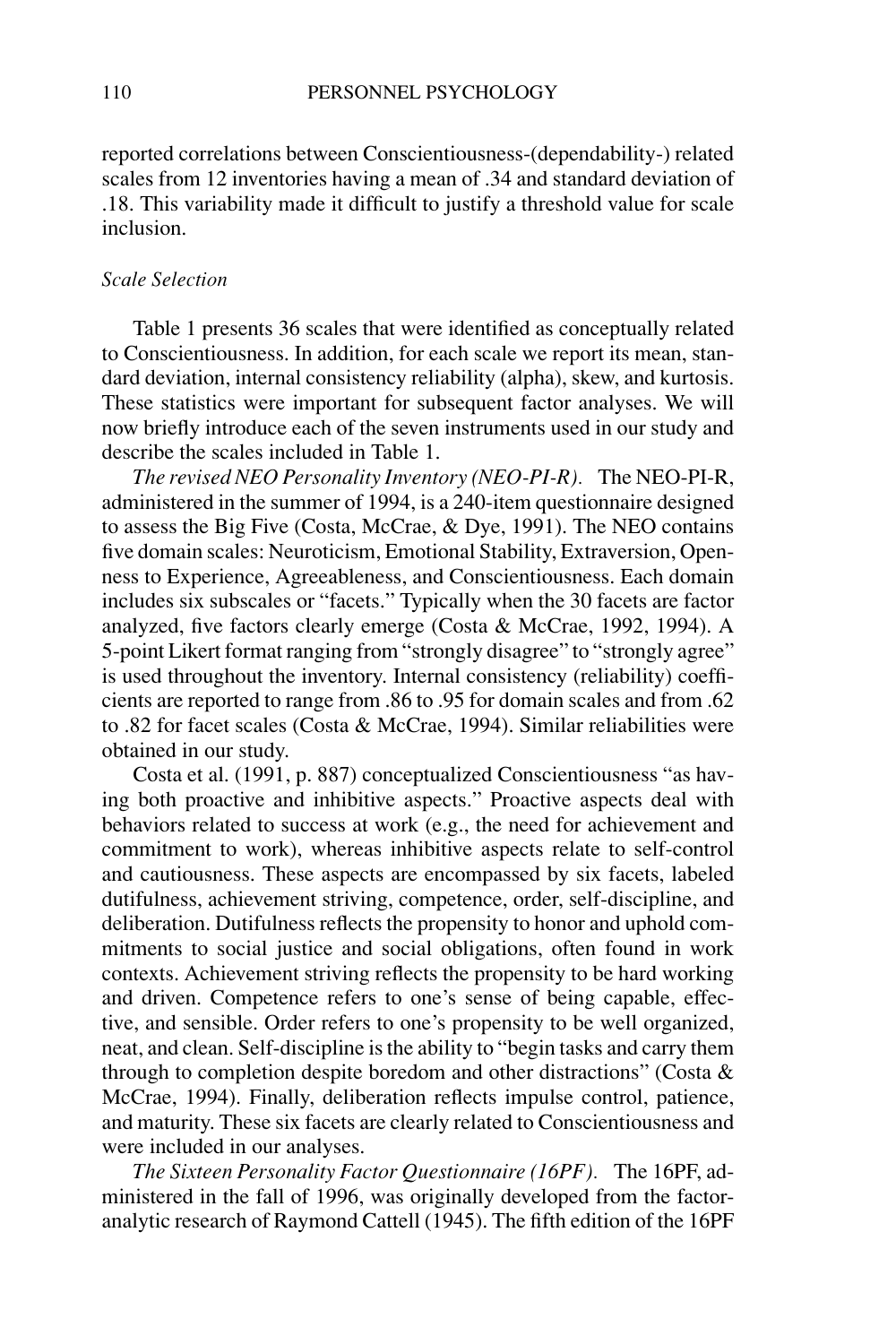| TABLE <sup>1</sup> | 1<br>J,<br>J<br>بہراہ<br>ĺ<br>.<br>.<br>.<br>$\frac{1}{2}$<br>ì<br>Ì |
|--------------------|----------------------------------------------------------------------|
|--------------------|----------------------------------------------------------------------|

|                        | Descriptive Statistics for Scales Conceptually Related To Conscientiousness |        |               |             |                                 |                     |          |               |
|------------------------|-----------------------------------------------------------------------------|--------|---------------|-------------|---------------------------------|---------------------|----------|---------------|
|                        |                                                                             |        | Number        | Scale       |                                 |                     |          |               |
| nventory name          | Scale name                                                                  | $\geq$ | of items      | reliability | Mean                            | SD                  | Skewness | Kurtosis      |
| Revised NEO            | Competence                                                                  | 692    |               |             | 23.12                           | 3.58                | $-38$    | ς.            |
| Personality Inventory  | <b>Order</b>                                                                | 592    |               | $\vec{z}$   | 18.65                           | 4.84                | $-37$    |               |
|                        | <b>Dutifulness</b>                                                          | 692    |               | 57          | 24.08<br>18.62                  | 3.81                | $-4$     |               |
|                        | Achievement striving                                                        | 692    |               |             |                                 | 4.49                | - 21<br> | $-13$         |
|                        | Self-discipline                                                             | 692    |               | 80          | 21.28                           | 4.53                | $-55$    | $\dot{5}$     |
|                        | Deliberation                                                                | 692    |               | S.          |                                 | 4.12                | $-0.6$   | $\frac{1}{1}$ |
| Sixteen Personality    | Rule-consciousness                                                          | 639    |               | .75         | 15.11                           | 4.95                | $-54$    | $-55$         |
| Factor Questionnaire   | Perfectionism                                                               | 639    |               | .74         | 11.54                           | 5.05                | $-17$    | $-76$         |
| California Personality | Responsibility                                                              | 668    |               | 72          |                                 |                     | $-74$    | 72.           |
| Inventory              | Socialization                                                               | 668    | $\frac{4}{6}$ | 72          |                                 | $\frac{4.32}{5.19}$ | $-50$    | -13           |
|                        | Self-control                                                                | 668    | 38            | .79         |                                 | 5.52                | $-51$    | Ş             |
|                        | Good impression                                                             | 668    | $\Theta$      | .78         | 27.10<br>32.28<br>24.5<br>20.45 | 5.57<br>4.53        | $-1.33$  | $-37$<br>2.28 |
|                        | Well-being                                                                  | 668    | 38            | 80          |                                 |                     |          |               |
|                        | Achievement via                                                             |        |               |             |                                 |                     |          |               |
|                        | conformance                                                                 | 668    | 38            | \$9.        | 29.10                           | 4.27                | $-65$    | 26            |

# BRENT W. ROBERTS ET AL. 111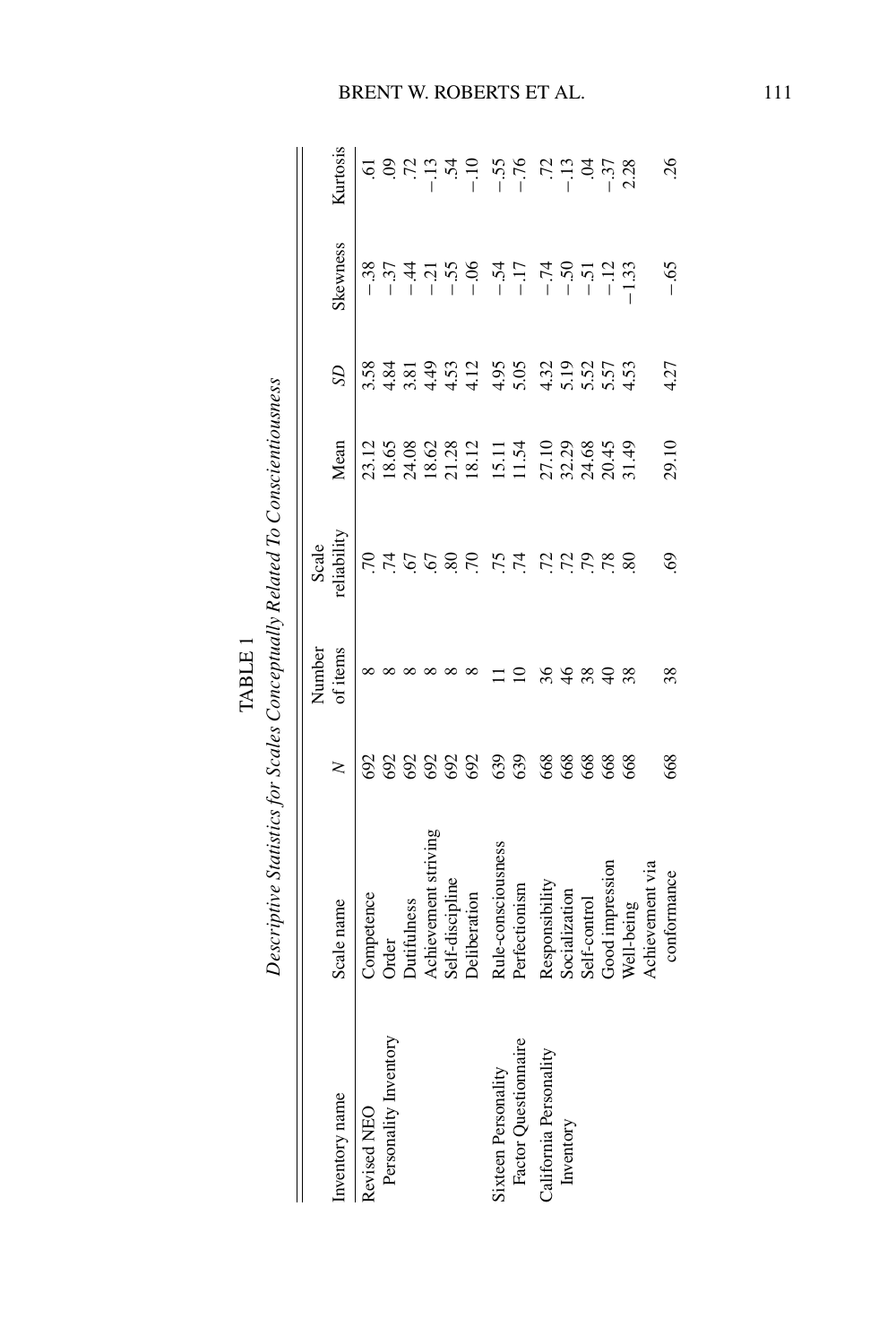|                       |                     |                 | Number   | Scale           |                                              |                        |              |          |
|-----------------------|---------------------|-----------------|----------|-----------------|----------------------------------------------|------------------------|--------------|----------|
| Inventory name        | Scale name          | $\geq$          | of items | reliability     | Mean                                         | $\mathcal{S}$          | Skewness     | Kurtosis |
| Hogan Personality     | Moralistic          |                 |          | $\frac{4}{6}$   | DC.I                                         | Ċ                      | 53           | $-33$    |
| Inventory             | Mastery             | 717             |          | 34              | 2.82                                         | 98.                    | $-47$        | $-44$    |
|                       | Virtuous            | 717             |          |                 | 3.26                                         | S.                     | $-48$        |          |
|                       | Not autonomous      | 717<br>717      |          | 3.58            | 2.11                                         | $\widetilde{5}$        | $-89$        | $-0.59$  |
|                       | Not spontaneous     |                 |          |                 | 2.89                                         | 95                     | $-66$        | 08       |
|                       | Impulse control     | 717             |          | $\mathcal{S}$   | 2.89                                         | $\overline{142}$       |              | $-80$    |
|                       | Avoids trouble      | 717             |          | 53              | 3.76                                         | $\overline{24}$        | $-36$        | Ë        |
| Jackson Personality   | Organization        | 550             |          | .73             | 12.56                                        | 3.65                   | $-35$        | $-27$    |
| Inventory-Revised     | Traditional values  | $\frac{349}{5}$ | $\Omega$ | 59              | 11.52                                        | 4.08                   | $-31$        | $-53$    |
|                       | Responsibility      | 650             | $\Omega$ | $\mathcal{S}$   | 15.80                                        | 2.85                   | $-96$        | 54       |
| Multidimensional      | Control             | 565             | ≭        | 83              |                                              | 4.71                   | $-84$        |          |
| Personality           | Harm-avoidance      | 565             | న        | 82              | 41.27<br>45.70<br>44.62                      | 4.83                   | $-90$        | 25       |
| Questionnaire         | Traditionalism      | 665             | 27       | 87              |                                              | 5.78                   | $-54$        | $-46$    |
| AB5C scales from the  | Conscientiousness   | 496             |          | 75              | 52.29<br>41.37<br>54.56<br>49.93.63<br>47.54 | 6.33                   | $-83$        | 98       |
| International         | Efficiency          | 496             |          | 878             |                                              |                        | $-0.63$      | 83       |
| Personality Item Pool | Dutifulness         | 496             |          |                 |                                              |                        | $-51$        | $-21$    |
|                       | Purposefulness      | 496             |          |                 |                                              |                        | $-96$        | 06.1     |
|                       | <b>Organization</b> | 496             |          | $\frac{77}{78}$ |                                              | 828338463<br>666666666 | $-37$<br>-17 | S.       |
|                       | Cautiousness        | 496             |          |                 |                                              |                        |              | $-22$    |
|                       | Rationality         | 496             |          |                 |                                              |                        | $\ddot{1}$   | ĕ.       |
|                       | Perfectionism       | 496             |          | 57.8            | 30.65<br>37.64                               |                        | $-0.7$       | $-35$    |
|                       | Orderliness         | 496             |          |                 |                                              |                        | $-45$        | 류        |

TABLE 1 (continued)

TABLE 1 (continued)

# 112 PERSONNEL PSYCHOLOGY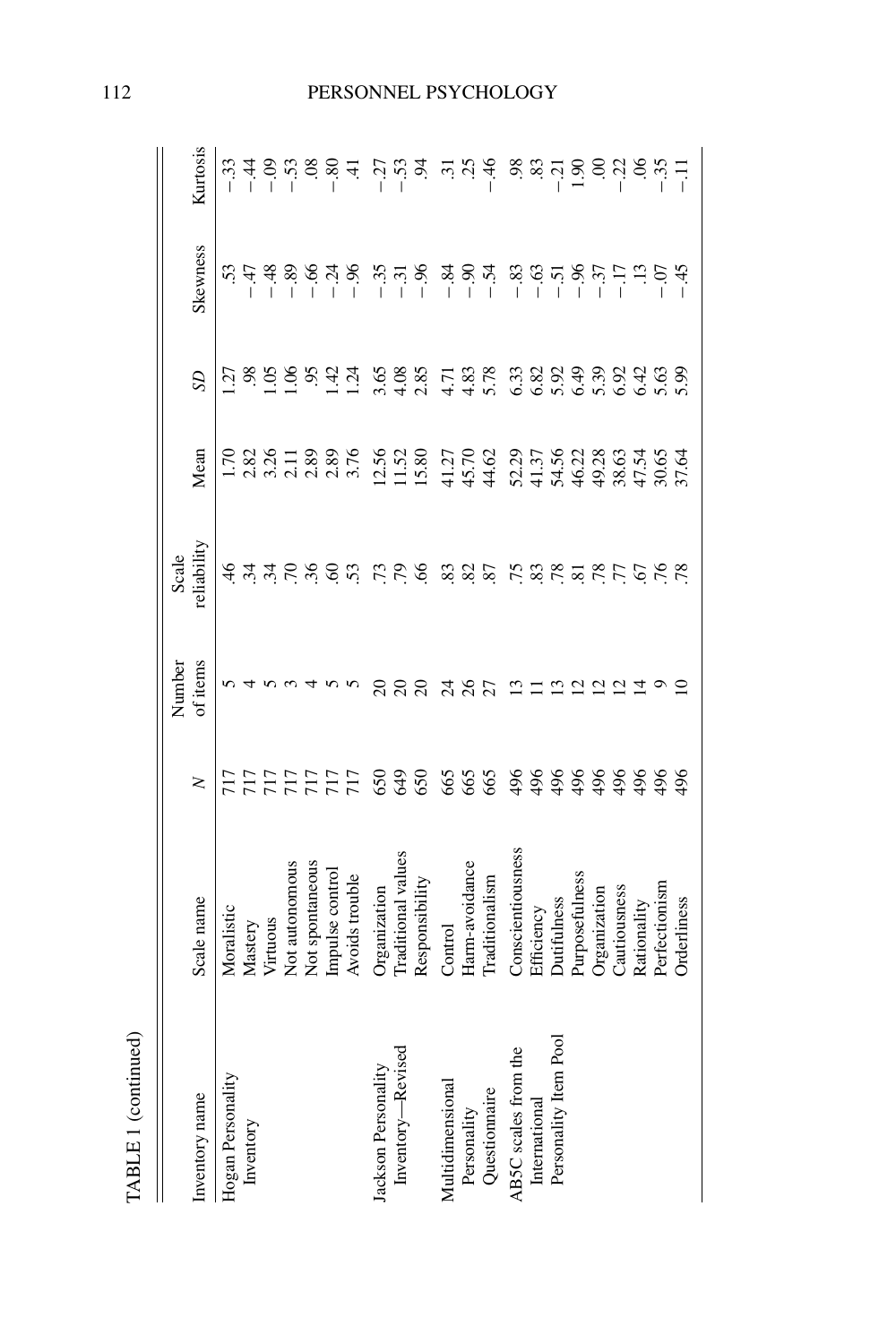(Conn & Rieke, 1994) consists of 185 items measuring 16 personality traits (known as "primary" scales) and one intellectual reasoning trait. A three-response category format is used throughout the inventory. Coefficient alpha values for the primary scales are reported to range from .68 to .87 (Chernyshenko, Stark, & Chan, 2001; Conn & Rieke, 1994).

The second-order factor analysis of the 16 personality scales consistently reveals a clear five-factor structure (Chernyshenko et al., 2001; Conn & Rieke, 1994). These factors are termed "global" and closely resemble the Big Five. One of the global factors, labeled self-control, can be viewed as conceptually related to Conscientiousness. In Cattell's original writings, he discussed this domain as partially reflecting the "ideal self "—the self that an individual wishes to be that encompasses moral behavior (Cattell, 1965). Cattell described a person with high desire to achieve that ideal as persevering, responsible, ordered, and attentive or, in other words, someone who exercises a high degree of *control* over his/her thoughts, feelings, and behavior. Two scales from the 16PF are most closely associated with the global factor of self-control: rule-consciousness (formerly called superego strength) and perfectionism. Based on these findings, we included these two scales in our analyses.

*California Psychological Inventory (CPI).* The original CPI was published in 1956, followed by the manual in 1957 (Gough, 1957). The purpose of the inventory was to assess everyday interpersonal themes in behavior called "folk concepts." The 1987 revision, Form 462, (Gough, 1987) includes 462 true–false items that form 20 folk scales, three structural, and a number of special purpose scales and indices. As reported by Gough and Bradley (1996), alpha coefficients for the folk scales ( $N = 6,000$ ) ranged from .62 to .84 with a median of .77. Reliability coefficients for the structural scales were generally higher. The CPI, Form 462, was administered in the fall of 1994.

In the CPI technical manual, both the conceptual framework and factor structure point to six scales potentially belonging to the domain of Conscientiousness: responsibility, socialization, self-control, good impression, well-being, $<sup>1</sup>$  and achievement via conformance. These scales are con-</sup> cerned with following rules, being socially appropriate, and working hard

<sup>&</sup>lt;sup>1</sup> Although the labels of the CPI good impression and well-being scales would seemingly indicate that they do not belong in the domain of Conscientiousness, the factor structure of the CPI shown in the CPI manual does (Gough & Bradley, 1996). The factor structure of the CPI shows that the top loading scale in the second factor, which we interpret as norm adherence or broadly speaking one aspect of Conscientiousness, is the self-control scale (.93) followed by the good impression (.83) and well-being scales (.68), and then the socialization (.53), achievement via conformance (.52), and responsibility scales (.51). Based on this factor structure we conclude that the names of the good impression and wellbeing scales overemphasize aspects of the scales unrelated to Conscientiousness whereas their empirical relations to the remaining CPI scales clearly indicate that they belong to the domain.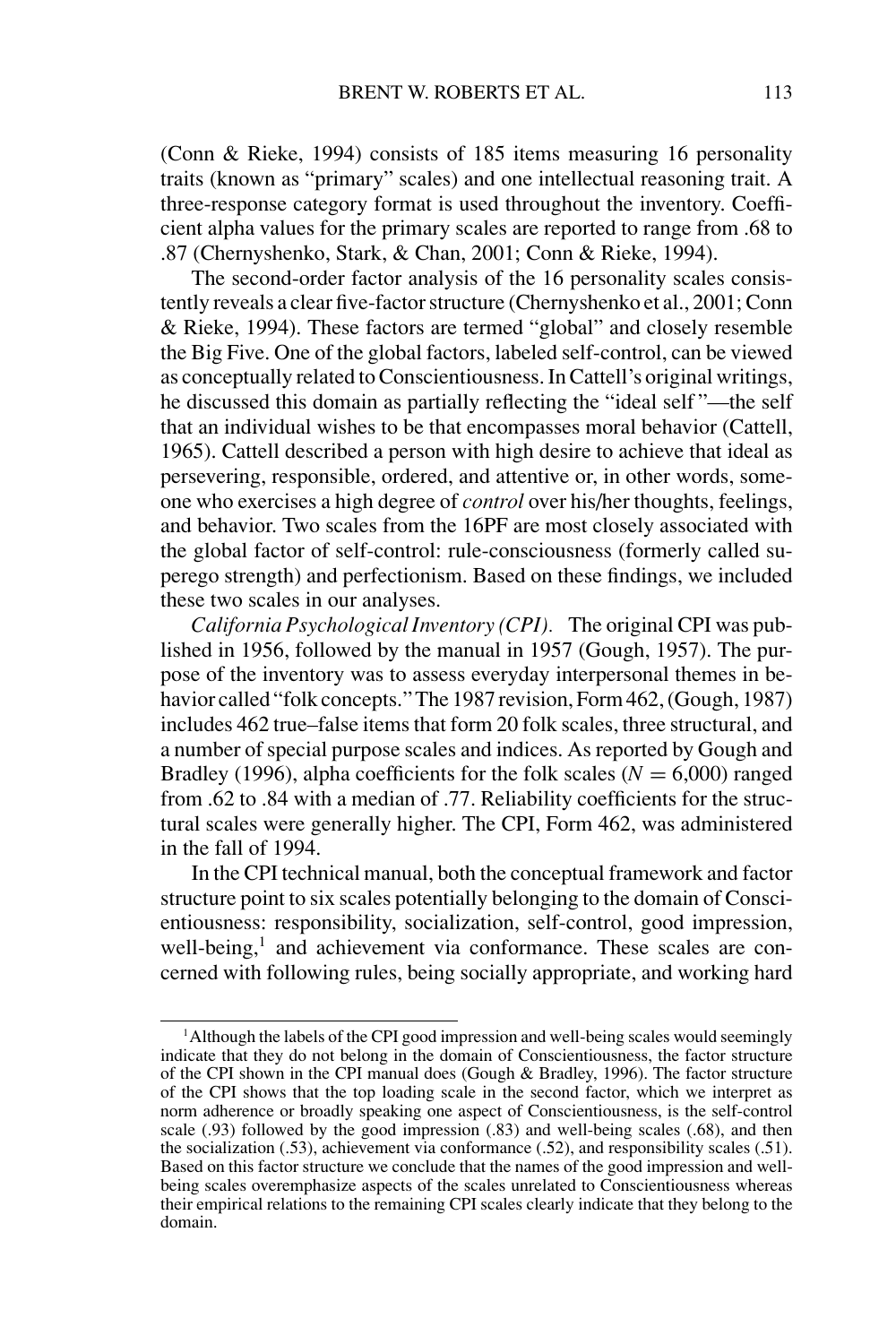in well-structured environments. Because these behaviors are congruent with traditional notions of Conscientiousness, we included these six scales in our analyses.

*The Hogan Personality Inventory (HPI).* The HPI was developed in the context of socioanalytic theory (Hogan & Roberts, 2000). The revised 1992 edition consists of seven higher-order primary scales and a validity scale (Hogan & Hogan, 1992). The primary scales are adjustment, ambition, sociability, likeability, prudence, intellectance, and school success. Each primary scale can be further divided into subscales known as Homogeneous Item Composites (HICs). The 1992 edition of the HPI contains a total of 206 items in 41 HICs; this edition was administered in our study. A "yes"/"no" item response format is used throughout the inventory. Internal consistency reliabilities for the primary scales range from .71 to .89 (Hogan & Hogan, 1992). Reliabilities of the HICs are lower, because they consist of only 3–5 items (see Table 1). The HPI was administered in the winter of 1997.

From its conception, the HPI was constructed to reflect the Big Five dimensions of personality (Hogan & Hogan, 1992). Items for the likeability scale assess the Big Five factor of Agreeableness; adjustment items measure Big Five Neuroticism; prudence items assess Big Five Conscientiousness; the remaining four HPI scales assess Big Five Extraversion and intellect.

According to Hogan and Hogan (1992), the prudence dimension is designed to measure the degree to which a person is conscientious, conforming, and dependable. It currently contains seven HICs: moralistic (adheres to conventional values), mastery (hard working), virtuous (perfectionistic), not autonomous (concerned about others opinions), not spontaneous (predictable), impulse control (lack of impulsivity), and avoids trouble (probity). These seven HICs were included in our analyses.

*The Jackson Personality Inventory—Revised (JPI-R).* The JPI, originally developed in 1976, was designed to provide measures of personality traits that were found to be relevant to the prediction of behavior in a range of contexts, especially in industrial settings. In 1994, the inventory was revised to address more recent research in personality measurement (Jackson, 1994). The new JPI-R, administered in the fall of 1999, is a 300-item questionnaire composed of 15 scales (Jackson, 1994), which can be grouped into five "higher-order" clusters that closely resemble the Big Five. Scale reliabilities range from .66 to .87 with a median of .79 (similar reliabilities were obtained in our study).

The JPI-R item cluster, labeled dependable, closely resembles the dimension of Conscientiousness. This cluster includes three scales: organization, traditional values, and responsibility. The organization scale is concerned with planning and completing projects on schedule. The traditional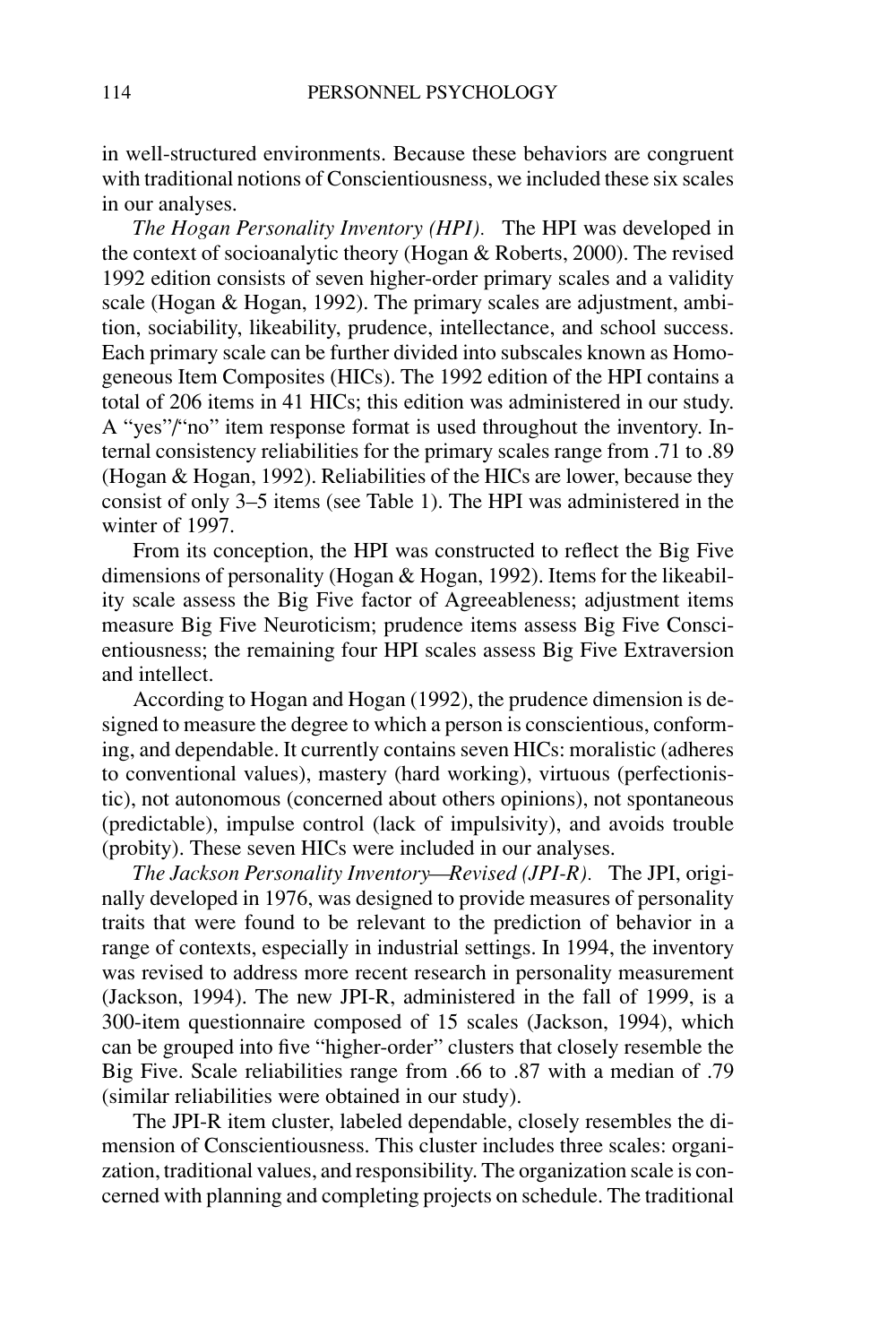values scale assesses the degree to which an individual adheres to conservative, "old fashioned" customs and beliefs, resisting more liberal or radical values. The responsibility scale denotes feelings of moral obligation to be honest and upright with others and society at large. These three scales were included in our analyses.

*The Multidimensional Personality Questionnaire (MPQ).* The MPQ included 300 true/false items and was administered in the summer of 1999. The 11 primary scales (originally derived from a series of exploratory factor analyses) are composed of 272 items. The length of each scale was determined by how many items were needed to ensure adequate reliability (Tellegen & Waller, in press). Consequently, scale reliabilities of the MPQ scales are somewhat higher than those of other personality inventories and generally exceeded .80.

According to Tellegen (1982), the 11 primary scales can be collapsed into three or four higher-order dimensions. One of these, the constraint factor, is viewed as related to Conscientiousness. It includes such primary scales as control, harm avoidance, and traditionalism. People with high scores on the constraint factor are described as cautious, planful, and conventional; they also have a tendency to avoid danger. The control scale reflects the tendency to be careful, rational, and not impulsive. The harm avoidance scale reflects the tendency to avoid excitement, adventure, and danger. The traditionalism scale taps moral standards, religious values, and strict social norms. All these scales were included in our analyses.

*AB5C scales from the International Personality Item Pool (AB5C-IPIP*). The scales on the AB5C-IPIP were derived from the fact that most trait adjectives are multidimensional and can be represented as a blend of two higher-order Big Five dimensions (Hofstee et al., 1992). Each of the 10 unique Big Five pairings defines a circumplex plane, upon which the trait adjectives can be located. For example, the dimensions of Extraversion and Agreeableness form the basis of a circumplex of interpersonal traits. Traits that are pure Extraversion lie on the Extraversion dimension, whereas traits that reflect blends of Extraversion and Agreeableness lie between the poles of the two dimensions. Friendliness, for example, is a combination of high Extraversion and high Agreeableness. Each circumplex can be divided into 12 slices of 30 degrees each; the six lines demarcating the boundaries between the slices represent bipolar subcomponent factors. Thus, each circumplex has two "pure" subcomponent factors, which represent the Big Five dimensions; the axes defining these subcomponent factors are located at 0–180 and 90–270 degrees, respectively. In addition, there are two "high loadings" subcomponent factors for each Big Five dimension, located at ±30 degrees from the "pure" axes. Based on this representation, nine narrow traits can be derived rationally for each Big Five dimension (see Hofstee et al., 1992; Johnson & Ostendorf, 1993).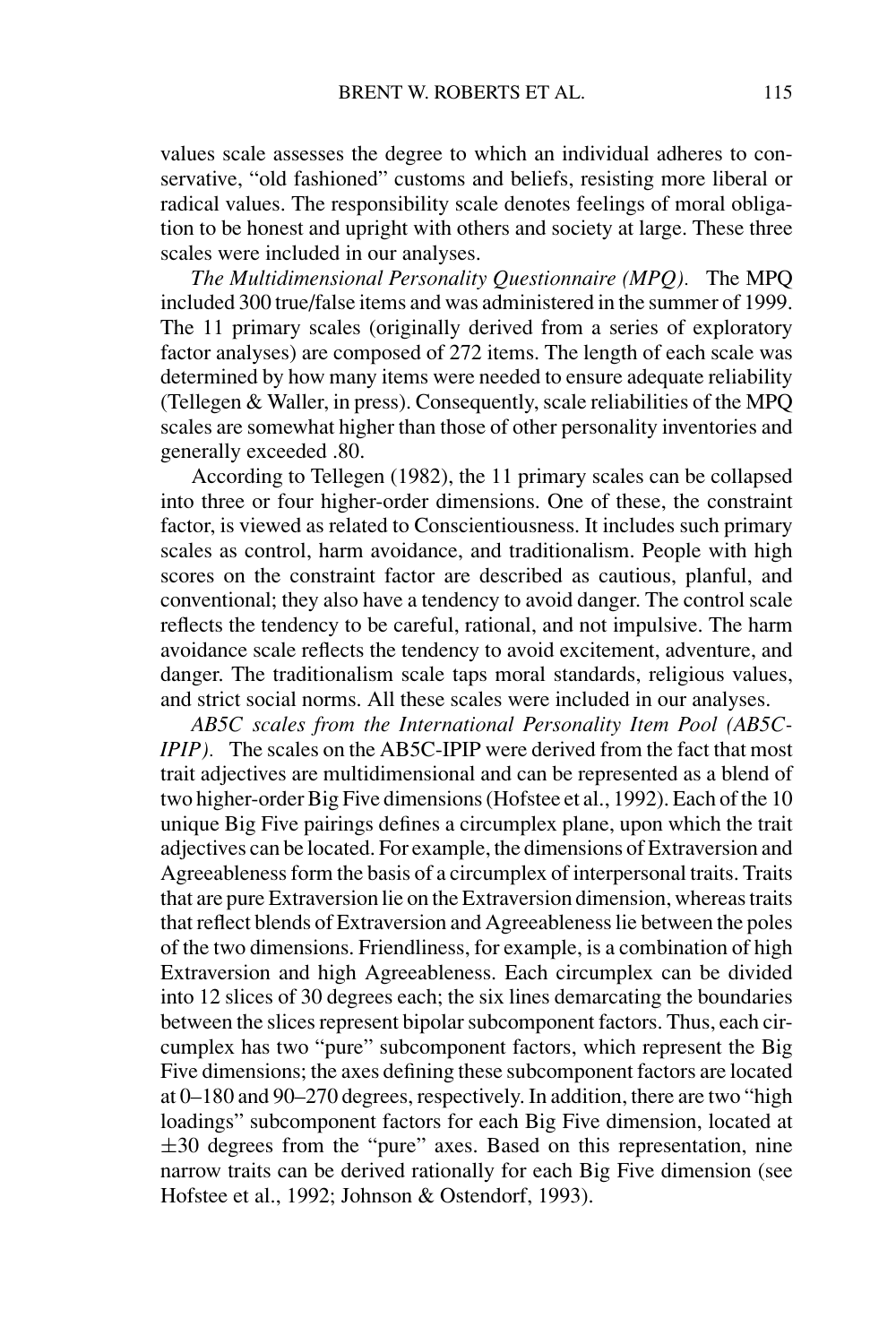There are a total of 45 bipolar dimensions in the AB5C model of the Big Five proposed by Hofstee, et al. (1992). To measure each of these dimensions, Goldberg (1999a) developed a 45-scale AB5C-IPIP measure, which is available for public use on the Web at http://ipip.ori.org/. The scales comprise 9 to 13 items and have internal consistency-reliabilities ranging from .67 to .90, with an average of .80 (Goldberg, 1999c). The Big Five factor of Conscientiousness in the AB5C-IPIP includes the following nine facets: Conscientiousness (pure Conscientiousness), efficiency (high Conscientiousness, high Extraversion), cautiousness (high Conscientiousness, low Extraversion), dutifulness (high Conscientiousness, high Agreeableness), rationality (high Conscientiousness, low Agreeableness), purposefulness (high Conscientiousness, high Emotional Stability), perfectionism (high Conscientiousness, low Emotional Stability), organization (high Conscientiousness, high intellect), and orderliness (high Conscientiousness, low intellect). All nine of these scales were included in our analyses. Different items from the AB5C were administered in the spring of 1994, fall of 1995, and fall of 1996.

#### *Phase 2: Deriving the Lower-Order Structure of Conscientiousness*

#### *Method*

Many have argued that factor analysis should be guided by theory and that confirmatory factor analysis (CFA) should be preferred over a data-driven, exploratory factor analysis (EFA). However, there is no unifying theory of the lower-order structure of Conscientiousness. Thus, we have no basis to make strong assumptions about how many lower-order Conscientiousness factors exist or what specific personality scales they influence. In this situation, EFA is likely to be more appropriate than the CFA, because the number of plausible alternative models is so high that it makes confirmatory analyses infeasible (Fabrigar et al., 1999). As Finch and West (1997) noted, EFA is useful for probing the underlying structure of data and generating hypotheses that can be subjected to more rigorous subsequent testing.

In this investigation, responses to 36 scales identified as related to Conscientiousness were subjected to exploratory factor analysis with oblique (promax) rotation. Examination of skewness and kurtosis values for individual scales, as well as randomly selected bivariate scatterplots, suggested that multivariate normality could be assumed. Thus maximum likelihood estimation (MLE), which provides model-data fit statistics, was used to compare different factor solutions.

One of the crucial issues for our analyses was to decide on how many lower-order Conscientiousness factors to retain. We used several methods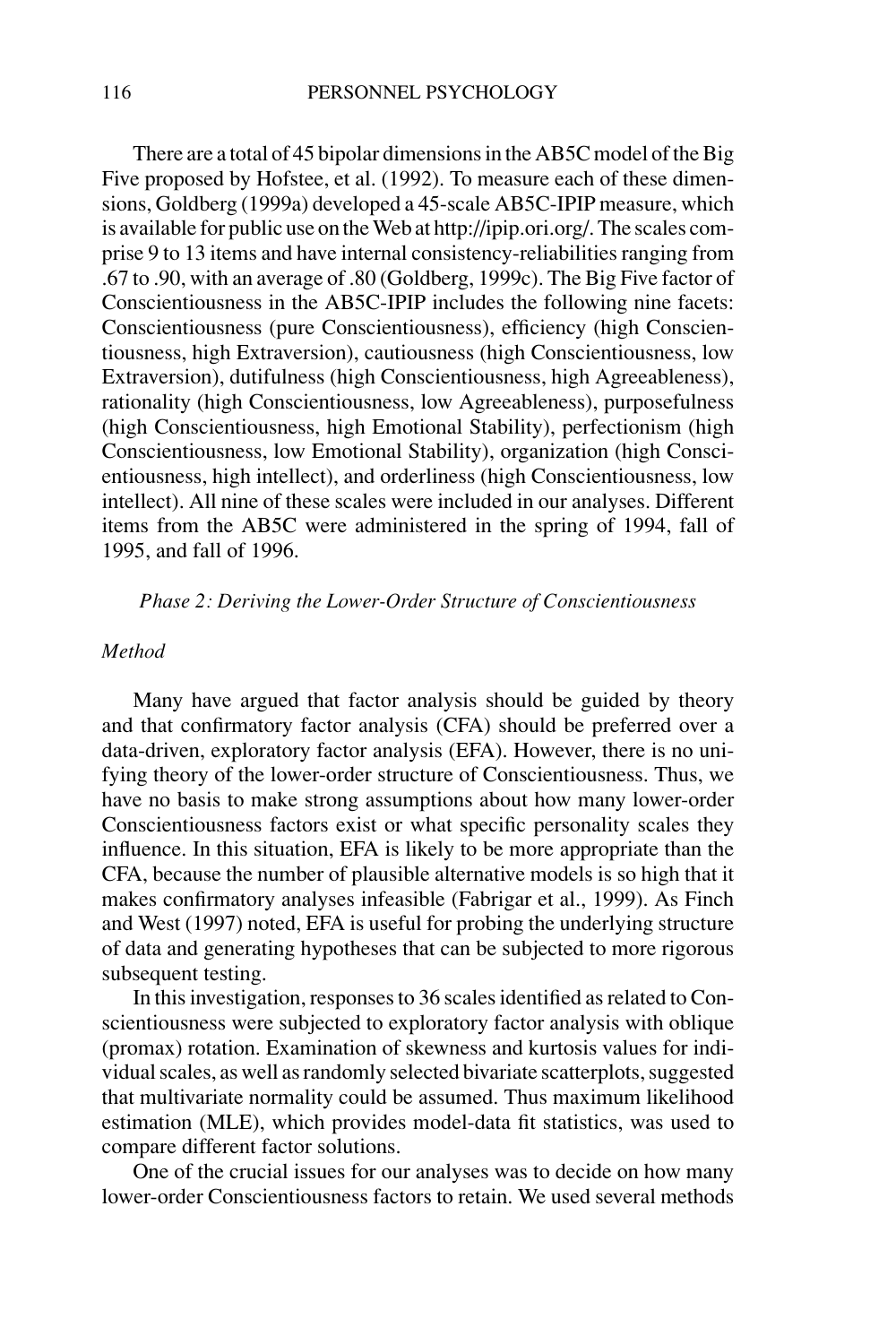| `A BI |  |
|-------|--|
|-------|--|

| Factor<br>number | Eigenvalues for<br>sample data | Average eigenvalues for<br>100 sets of random data | <b>RMSEA</b> |
|------------------|--------------------------------|----------------------------------------------------|--------------|
|                  | 11.39                          | 1.44                                               | .11          |
|                  | 3.96                           | 1.39                                               | .10          |
| 3                | 2.89                           | 1.35                                               | .08          |
|                  | 1.83                           | 1.31                                               | .07          |
|                  | 1.58                           | 1.28                                               | .06          |
| 6                | 1.07                           | 1.26                                               | .05          |
|                  | 1.02                           | 1.23                                               | .05          |
| 8                | 0.92                           | 1.21                                               | .05          |
| 9                | 0.85                           | 1.18                                               | .04          |
| 10               | 0.79                           | 1.16                                               | .03          |

*Comparison of Eigenvalues for the Sample and Random Data and the Root Mean Square Error of Approximation Statistics for the Sample Data*

to determine the optimal number of factors. First we used two techniques, parallel analysis (Horn, 1965; Humphreys & Montanelli, 1975) and the root mean square error of approximation goodness-of-fit (RMSEA; Browne & Cudeck, 1993; Steiger & Lind, 1980) to identify a number of factors to examine further. We did not use the familiar Kaiser-Guttman criterion, which suggests retaining factors with eigenvalues greater than 1 (Guttman, 1954; Kaiser, 1960) because application of this rule to eigenvalues of a reduced correlation matrix is inappropriate (Fabrigar et al., 1999; Gorsuch, 1980; Horn, 1969). For parallel analysis, eigenvalues obtained from real data were compared to those obtained from simulated random data based on the same number of respondents and variables. The number of factors to be retained was determined by counting the number of eigenvalues in the real data that were larger than those from the random data. To use RMSEA statistics to determine the number of factors, we computed goodness-of-fit values for models of increasing complexity (one factor at a time was added) until an RMSEA value of .05 or less was obtained, as .05 is usually considered the threshold for good fit (Browne & Cudeck, 1993). Finally, we examined the hierarchical structure of various rotated solutions in order to evaluate the conceptual clarity of different solutions (e.g., Goldberg & Strycker, 2002).

# *Results*

Table 2 presents parallel analysis and RMSEA results that were used to determine the range of the number of lower-order Conscientiousness factors to retain. Column 2 shows the first 10 eigenvalues obtained by factor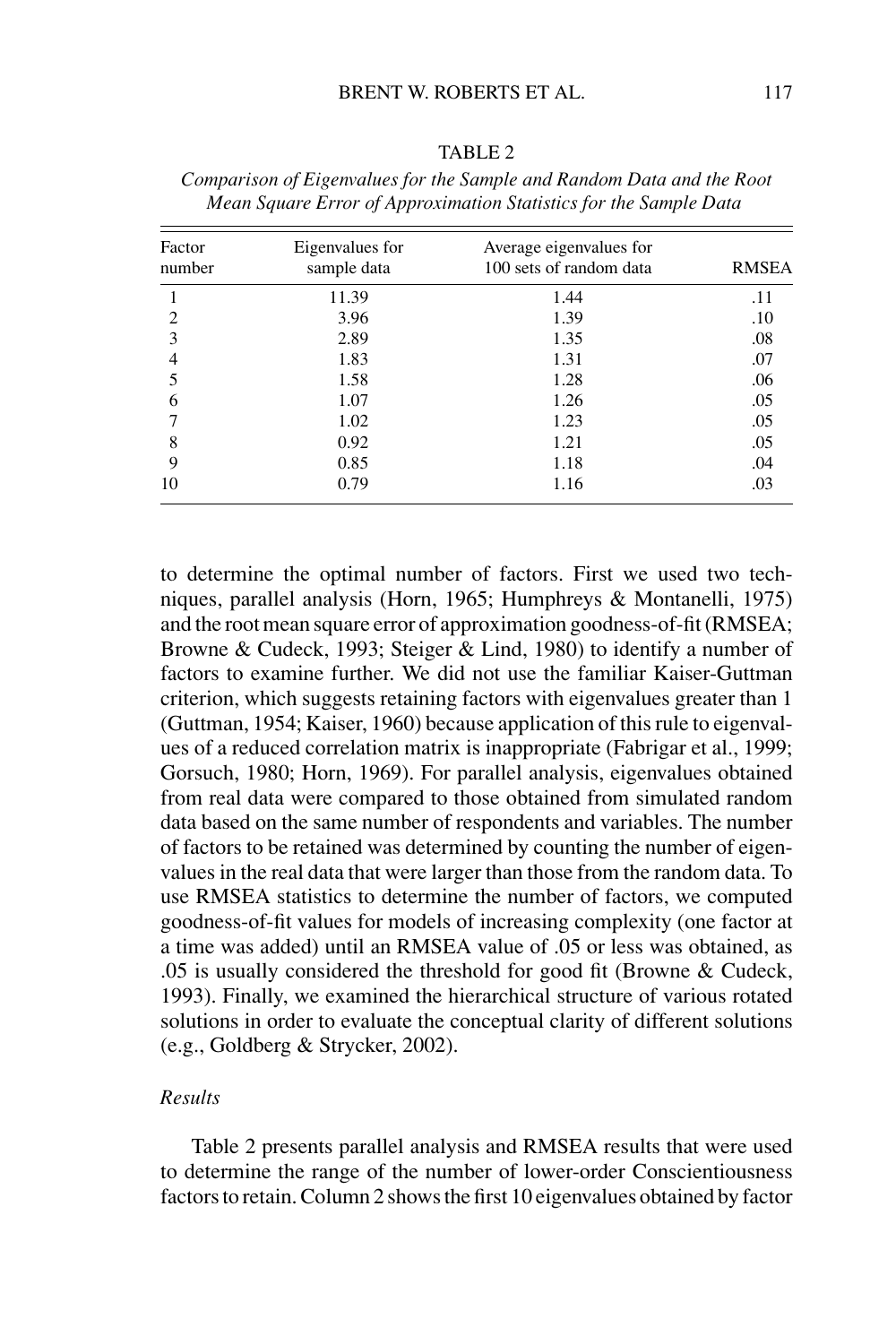analyzing real data; Column 3 contains the mean eigenvalues obtained by factoring 100 random data sets and averaging them; Column 4 presents the RMSEA goodness-of-fit statistics obtained by fitting models having  $1, 2, \ldots, 10$  factors to the sample data.

As can be seen by comparing Columns 2 and 3, parallel analysis suggested a five-factor solution; that is, only the first five eigenvalues from the real data (11.39, 3.96, 2.89, 1.83, 1.58) were larger than those from the random data (1.44, 1.39, 1.35, 1.31, 1.28). On the other hand, the  $RMSEA = .05$  criterion suggested a six-factor solution.

In order to aid in deciding between the five- and six-factor solutions, we analyzed both orthogonal (varimax) and oblique (promax) rotations in the ML extraction. The two types of analyses produced virtually identical findings. For example, for the five-factor solution, the corresponding factors scores derived from the varimax and promax rotations correlated .90 or higher. Because the two rotations produced similar results and, theoretically, Conscientiousness-related facets were expected to correlate with each other, we focused on the results from the promax rotation.

Next, using the ML estimation with a promax rotation we overextracted seven factors to see if the six-factor solution was stable (e.g., Wood, Tataryn, & Gorsuch, 1996). The first six factors from the seven-factor solution were identical to the six-factor solution with the seventh factor having no high-loading items and was therefore uninterpretable. Finally, we performed a hierarchical analysis by computing factor scores for the extractions with one through six factors and related these factor scores across solutions (see Figure 1). The path coefficients in Figure 1 are the correlations between the factor scores from the factors at each level with those at levels above and below it. This simple "top-down" procedure for clarifying the hierarchical structure of a set of variables was developed by Ostendorf (1990) and Saucier (1997) and used more recently by Goldberg (1999b), Goldberg and Somer (2000), and Goldberg and Strycker (2002).

As can be seen in Figure 1, the 36 scales first broke into proactive and inhibitive aspects of Conscientiousness in the two-factor solution. In the three-factor solution, a subcomponent of proactive aspects became an achievement factor, and the remaining proactive aspects of Conscientiousness combined with the inhibitive aspects to create an integrity factor, which consisted of scales measuring social responsibility and honesty and a rule-orientation factor containing scales measuring traditionality and impulse control. In the four-factor solution, the rule-orientation factor was further divided into self-control and traditionalism factors. Moving to the fifth level, the integrity factor was split into responsibility and virtue factors. And finally, moving to the six-factor solution resulted in the achievement factor splitting into industriousness and order factors.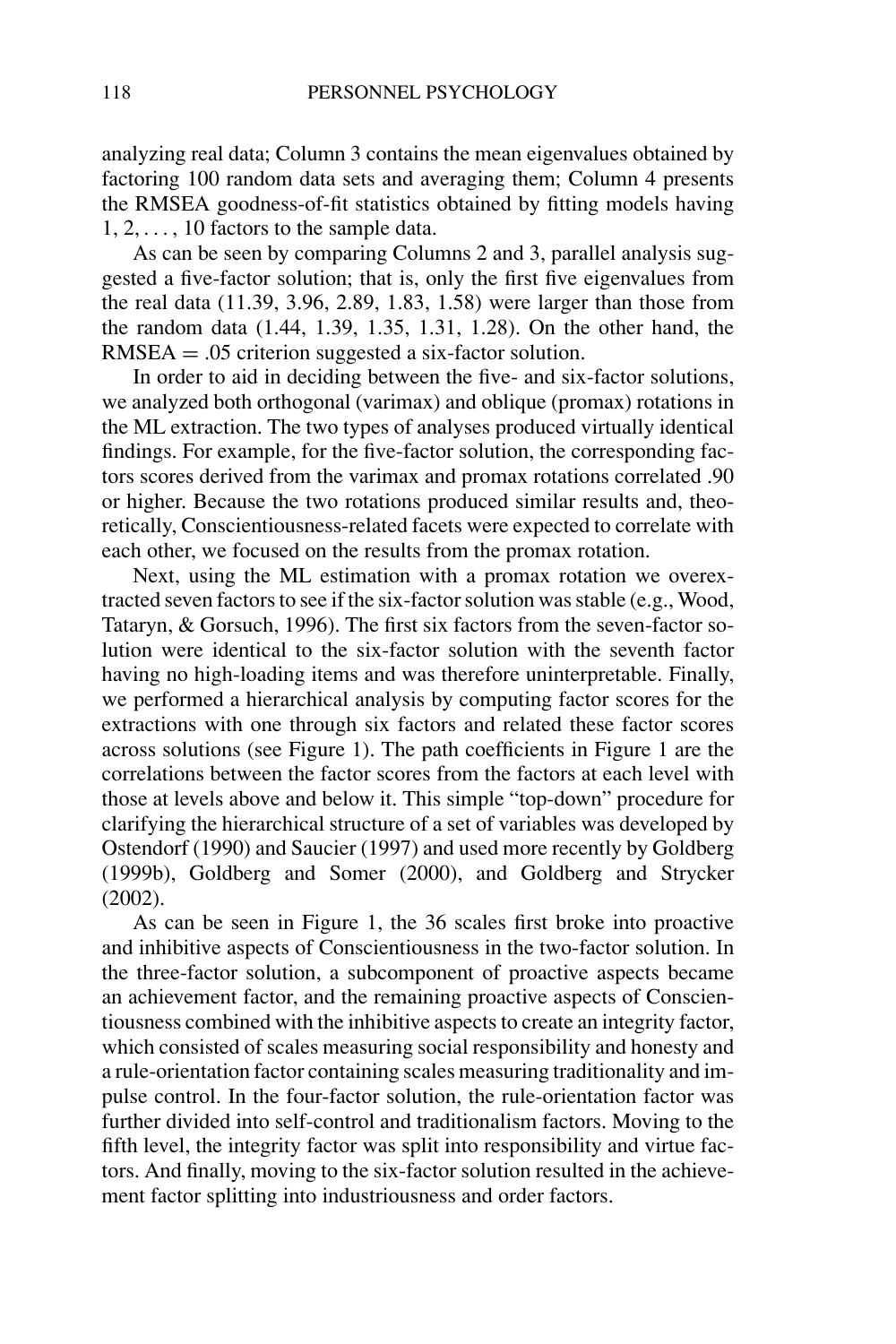

*Figure 1:* **The Hierarchical Structure of the 36 Conscientiousness-Related Scales.**

From these analyses we concluded that the six-factor solution provided the most empirically and conceptually satisfactory structure for the lowerorder domain of Conscientiousness. This structure held up across rotation techniques and when we overextracted factors. Conceptually, according to the hierarchical analysis, moving from the five-factor solution to the sixfactor solution means splitting the achievement factor into industriousness and order factors. The division of achievement into industriousness and order factors is further supported by studies that have shown that measures of order and achievement differentially predict important organizational outcomes (e.g., Moon, 2001).

The rotated pattern matrix for the six-factor model is presented in Table 3. The first factor, named *industriousness*, was defined by four scales from the NEO-PI (competence, achievement-striving, self discipline, and dutifulness) and by four scales from the AB5C (organization, purposefulness, efficiency, and rationality). Individuals with high scores on this factor would be described as hard working, ambitious, confident, and resourceful.

The second factor, named *order*, was defined by high loadings on three AB5C scales (orderliness, Conscientiousness, and perfectionism), the order scale from the NEO-PI, the organization scale from the JPI, and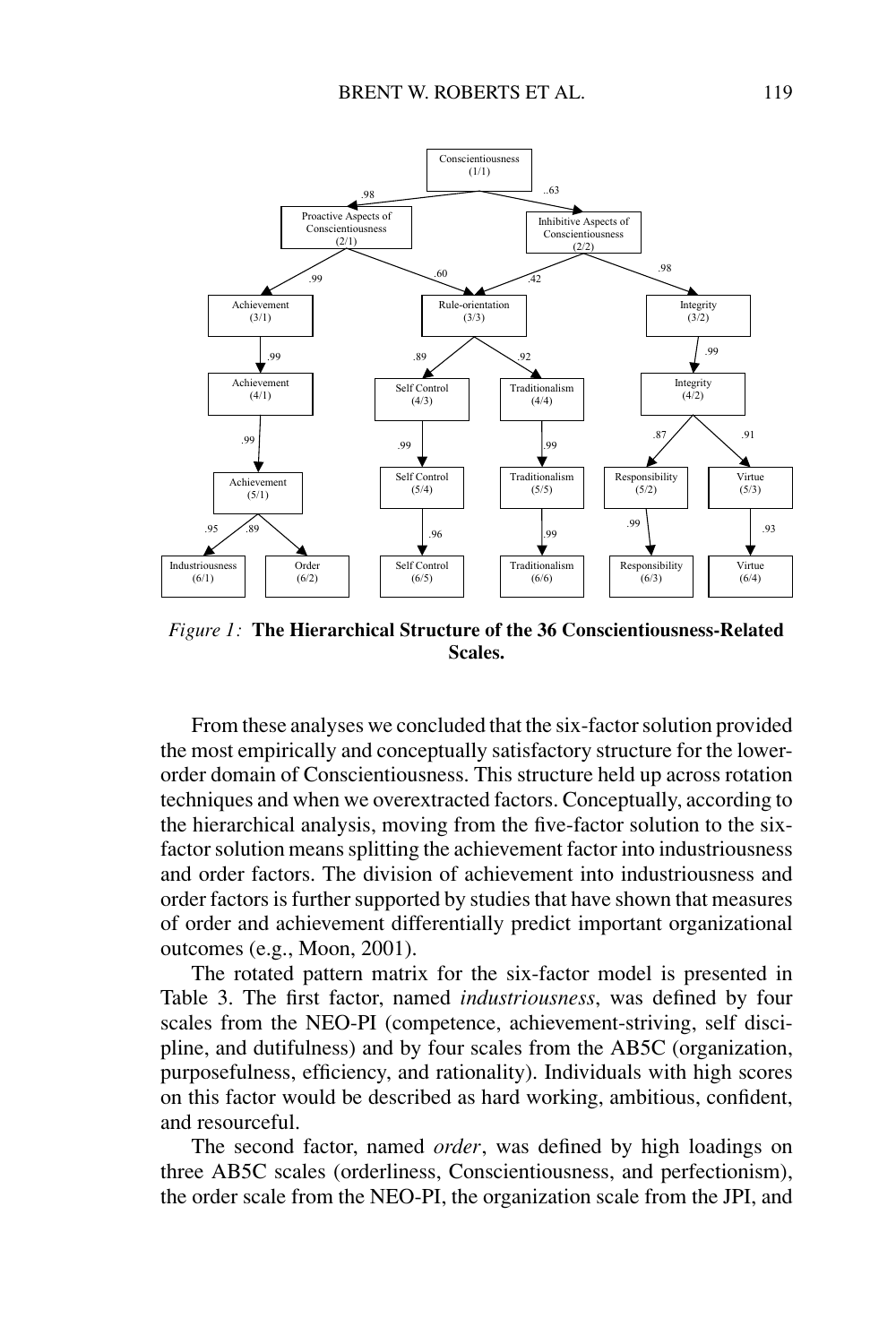| r       |  |
|---------|--|
| U<br>L. |  |
|         |  |
| ≃       |  |
| ∶<br>Ĕ  |  |

The Six-Factor EFA Solution for 36 Conscientiousness-Related Scales *The Six-Factor EFA Solution for 36 Conscientiousness-Related Scales*

|                               |                |                                |                | Factor             |                |                                    |
|-------------------------------|----------------|--------------------------------|----------------|--------------------|----------------|------------------------------------|
| Scale name                    | ndustriousness | Order                          | Self-contro    | Responsibility     | Traditionalism | Virtue                             |
| NEO competence                |                | $-28$                          |                | $\overline{10}$    | Ξ<br>Γ         |                                    |
| NEO achievement striving      | 3,76           |                                | $-12$          |                    |                |                                    |
| B5C organization              | .75            |                                | SÔ             |                    | ミー             |                                    |
| AB5C purposefu                | $\mathcal{C}$  | $\ddot{.}$                     | ट<br>−         | Si -               |                |                                    |
| NEO self-discipline           | 65             | 77.                            | Ē              | $-03$              | S<br>⊃         |                                    |
| ABSC efficiency               | Ŝ,             | $\ddot{36}$                    | م<br>-         | $-03$              | $-0.07$        | $\overline{c}$                     |
| AB5C rationality              |                | $\frac{16}{1}$                 |                |                    |                | $-0.01$                            |
| NEO dutifulness               | ng eg          | $-0.5$                         |                | $-0.28$            | S,             |                                    |
| AB5C dutifulness              | $\overline{c}$ | $\frac{1}{2}$<br>$\frac{1}{2}$ |                | ŗ<br>$\frac{1}{1}$ | $\ddot{ }$ :   | F                                  |
| AB5C orderliness              | $-0.08$        | ક્ષ                            | Ş              | SG.                | S.             | 0.01                               |
| NEO order                     | $\frac{1}{2}$  | .78                            | Č<br>7ń        | $-0$               | $-0.5$         |                                    |
| opf perfectionism             | S              | $\overline{.72}$               | 08             | $-03$              | Ş              |                                    |
| <b>PI</b> organization        | $\tilde{e}$    | $\ddot{\mathrm{c}}$            | 60             | 50                 | $-02$          | $-0.58$<br>$-0.58$<br>$-1$<br>$-1$ |
| <b>AB5C</b> Conscientiousness | $\ddot{3}$     | ē                              | $\overline{0}$ | $\mathbf{S}$       | $-10$          |                                    |
| AB5C perfectionism            | ţ              | $\ddot{\mathcal{C}}$           | 06             | $-02$              | S.             |                                    |
| HPI mastery                   | $\ddot{16}$    | 29                             | 02             | Ξ<br>Γ             | SŠ             | $-5$                               |

# 120 PERSONNEL PSYCHOLOGY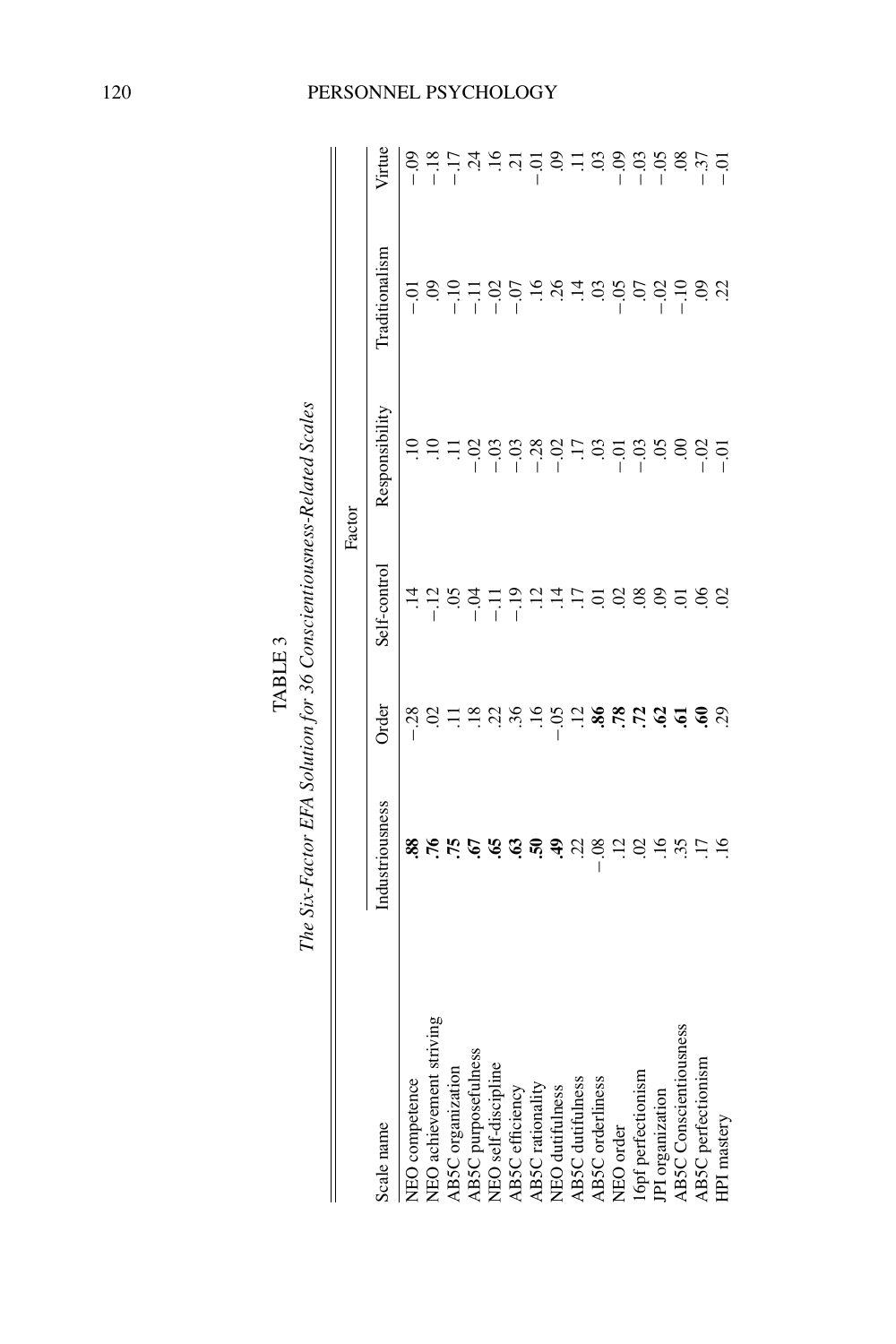| AB5C cautiousness         |                         |                                                                                                        |                    | $-0.7$                      |                           |           |
|---------------------------|-------------------------|--------------------------------------------------------------------------------------------------------|--------------------|-----------------------------|---------------------------|-----------|
| NEO deliberation          |                         | ಿ.<br>- 3                                                                                              | おちる                | $\overline{a}$              | ट ड ड<br>उन्हे            |           |
| MPQ self-control          | $\frac{37}{10}$         | $-16$                                                                                                  |                    |                             |                           |           |
| IPI impulse control       |                         |                                                                                                        | යි                 |                             | Ģ                         |           |
| IPI not spontaneous       | នុ ខុ <del>នុ</del><br> | 50.                                                                                                    | 45                 |                             | $\frac{8}{1}$             |           |
| MPO harm avoidance        |                         | $\overline{18}$                                                                                        | $\frac{33}{10}$    | S.                          | $\widetilde{\mathcal{S}}$ |           |
| <b>PI</b> responsibility  | $\ddot{\mathrm{e}}$     |                                                                                                        |                    |                             | $-0.05 - 0.03$            |           |
| CPI achievement vi        | $\ddot{35}$             |                                                                                                        | $\ddot{q}$ is      |                             |                           |           |
| <b>PI</b> socialization   | $\overline{0}$          | $\begin{array}{c}\n 8 \\  8 \\  \hline\n 1 \\  \hline\n 1 \\  \hline\n 1 \\  \hline\n 1\n \end{array}$ |                    | ន្តដូងដូ                    | $\vec{=}$                 |           |
| PI respon                 | $\mathcal{S}$           |                                                                                                        | $-0.09$            |                             | 38                        |           |
| <b>PI</b> avoids trouble  |                         | $\frac{1}{2}$                                                                                          |                    | $\frac{4}{3}$ $\frac{1}{4}$ | $-5$                      |           |
| HPI not autonomous        | $-20$<br>$-18$          | $\bar{z}$                                                                                              | $\frac{13}{5}$     |                             | 50.                       |           |
| <b>MPO</b> traditionalism | ō.                      | Ξ.                                                                                                     | $\frac{1}{2}$      | $-0.8$                      | 5                         |           |
| PI tradit                 |                         | $\odot$                                                                                                |                    | S.                          | $\ddot{3}$                |           |
| 6PF rule consciousnes:    | $30 - 20$               | $\ddot{5}$                                                                                             | Ř                  | 214                         |                           |           |
| CPI good impressior       | 03                      | $-0.5$                                                                                                 |                    |                             | इं                        |           |
| CPI self-control          | $-21$                   |                                                                                                        |                    | $\overline{12}$             | $-03$                     |           |
| CPI well-being            | $\ddot{c}$              | $\frac{13}{10}$                                                                                        | $-33.2$<br>$-12.2$ | 33                          | $-17$                     | 5.5988844 |
| PI moralistic             |                         |                                                                                                        |                    | $-20$                       | 33                        |           |
| <b>PI</b> virtuous        | $-02$                   | $-13$                                                                                                  | $\overline{0}$     | $-03$                       |                           |           |
|                           |                         |                                                                                                        |                    |                             |                           |           |

*Note*. *N* = 734.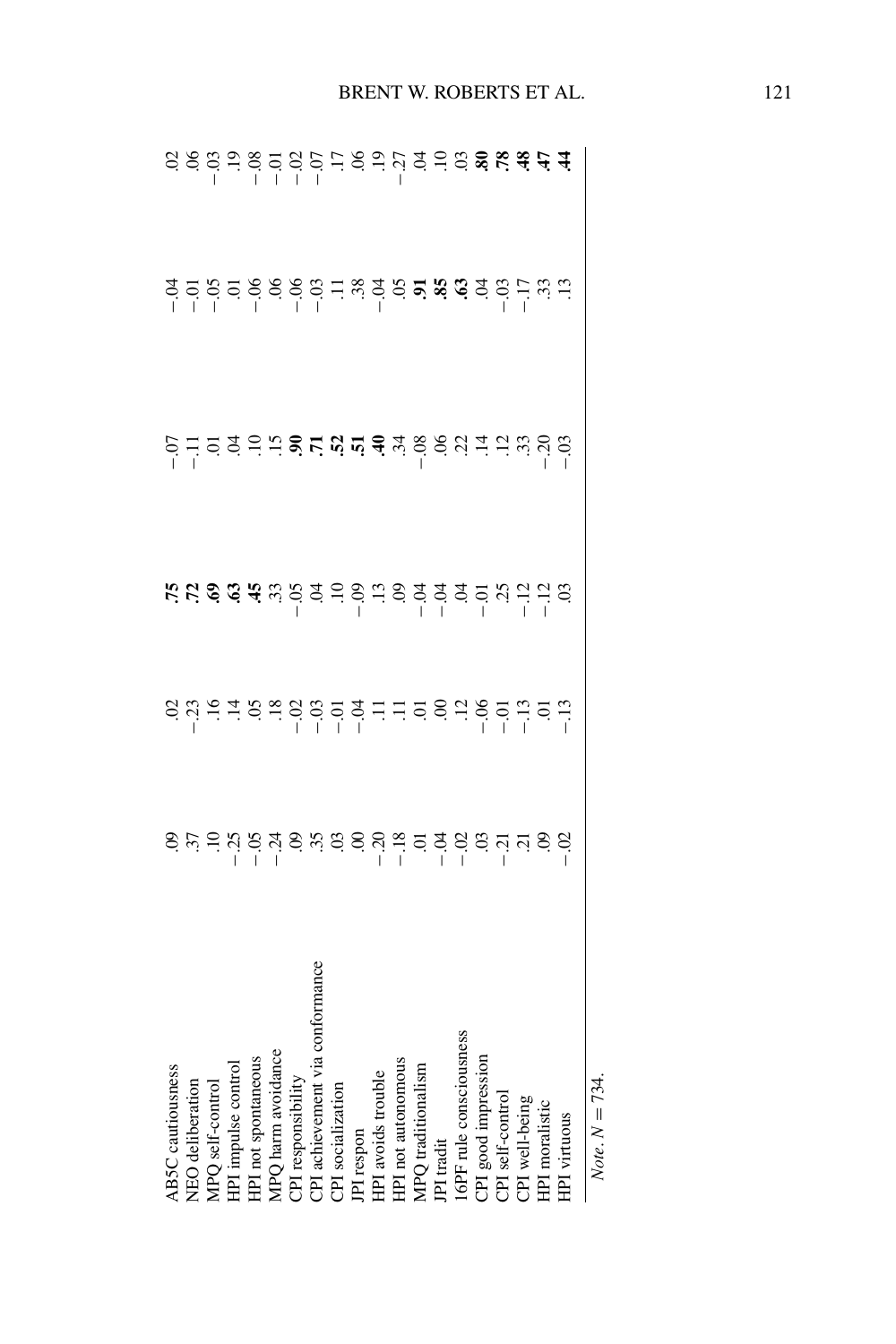the perfectionism scale from the 16PF. All these scales emphasize the ability to plan and organize tasks and activities.

The third factor, *self-control*, was defined by the self-control scale of the MPQ, the cautiousness scale of the AB5C, the deliberation scale of the NEO-PI, and the impulse control scale of the HPI. Individuals with high scores on self-control tend to be cautious, levelheaded, able to delay gratification, and be patient. In contrast, individuals with low self-control scores tend to be impulsive, spontaneous, easily distracted, and careless.

The fourth factor, named *responsibility*, was defined primarily by the responsibility, achievement via conformance, and socialization scales from the CPI; the responsibility scale from the JPI; and the avoids trouble scale of the HPI. Individuals with high responsibility scores like to be of service to others, frequently contribute their time and money to community projects, and tend to be cooperative and dependable.

The fifth factor was named *traditionalism* because it was defined by the traditionalism scales of the MPQ and JPI, as well as by the ruleconsciousness scale of the 16PF. People with high scores on traditionalism tend to comply with current rules, customs, norms, and expectations; they dislike changes and do not challenge authority.

The sixth lower-order Conscientiousness factor, *virtue*, represents a constellation of beliefs and behaviors associated with adherence to standards of honesty, morality, and "good Samaritan" behavior. The scales that defined this factor were the good impression, self-control and wellbeing scales from the CPI, and the virtuous and moralistic scales from the HPI. Ostensibly, individuals who score high on this dimension would have a tendency to act in accordance with accepted rules of good or moral behavior, and strive to be a moral exemplar.

A closer examination of Table 3 revealed that none of the inventories measured all six lower-order factors. For example, five of six NEO-PI scales and eight of nine AB5C scales loaded primarily on the industriousness and order facets. No scales from those two inventories loaded highly on the responsibility and virtue facets.

```
Phase 3: Convergent, Discriminant, and Criterion Related Validity
                  of Conscientiousness Facets
```
## *Method*

*Procedure.* In the third phase of our study, we examined the convergent, discriminant, and criterion-related validities of the six facets. To examine convergent validity, the following approach was used. First, based on the results in Table 3, three scales that showed the highest loading on each facet were identified, and standardized scores for those scales were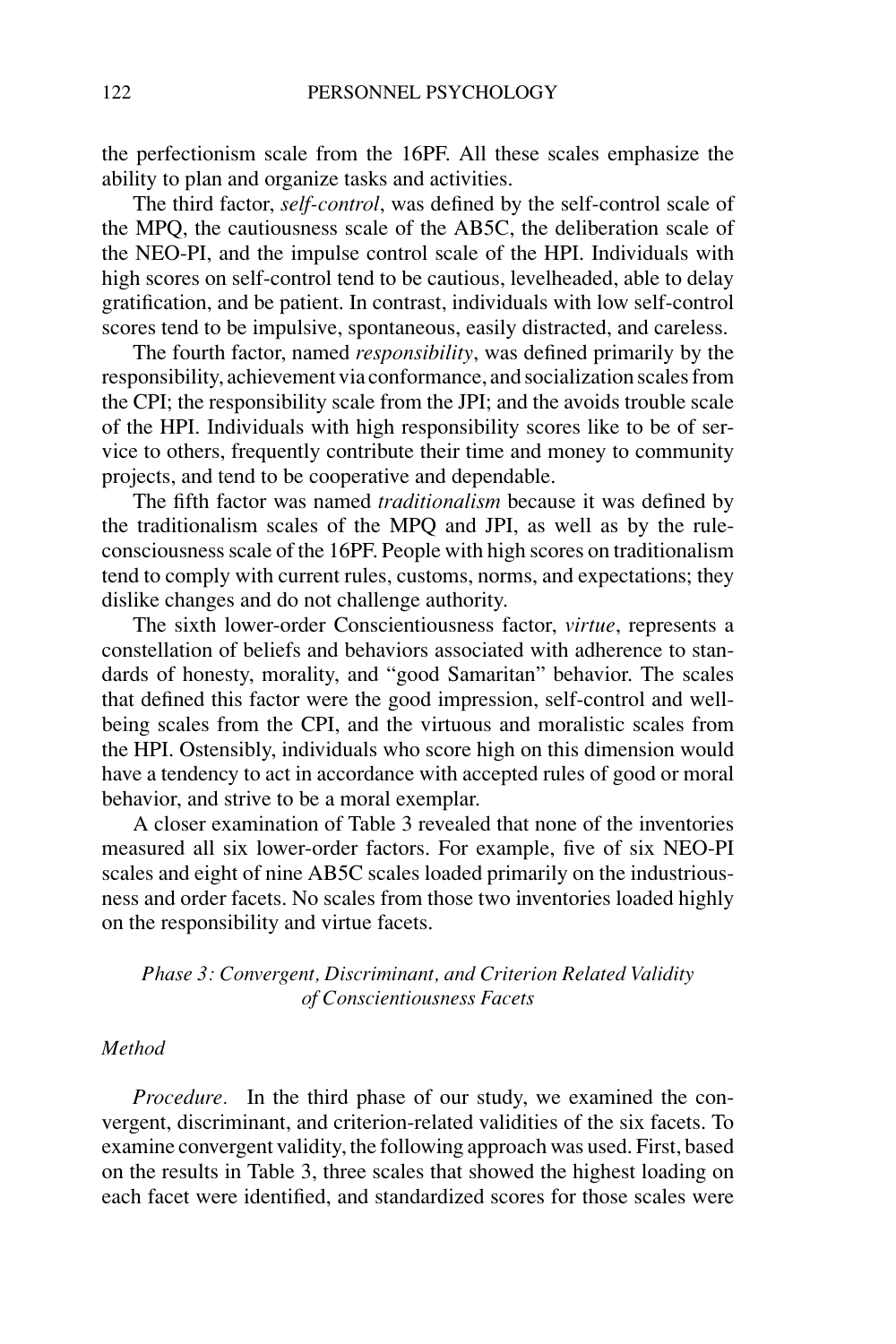summed to obtain a single score for that facet (standardized scores were used so that scales from different inventories were on the same metric). $2$  For example, standardized scores for the AB5C orderliness scale, the NEO-PI order scale, and the 16PF perfectionism scale were added to obtain a single indicator score for each respondent on the order facet. Next, the facet correlation matrix was computed and subjected to the confirmatory factor analysis (CFA) using LISREL 8.53 (Jöreskog  $\&$  Sörbom, 1993). For the CFA model, the six Conscientiousness indicators were constrained to load on a single higher-order factor (unweighted least squares estimation was implemented). Model data fit indices as well as the magnitudes of indicator loadings were then examined to determine if a single, higher-order factor can adequately describe the relationships between facets.

To examine discriminant validity, we computed product-moment correlations between the six Conscientiousness facet indicators and indicators for the other Big Five. Indicators for each of the remaining Big Five global factors were based on six scales each from the NEO-PI and AB5C (three scales per inventory). For example, standardized scores of the gregariousness, assertiveness, and activity scales from the NEO-PI and the standardized scores of the gregariousness, talkativeness, and assertiveness scales from AB5C were summed to form an Extraversion global factor indicator.

The magnitude of correlations between each Conscientiousness indicator and the four Big Five indicators was then compared to the correlation of that facet with the overall Conscientiousness composite (the composite was computed by summing standardized scores for all facets except the studied facet and is similar in spirit to "corrected item-total" correlation used in item analysis).

For the criterion validity evidence, the six Conscientiousness facet scores and the overall Conscientiousness composite score were correlated with various behavioral and health-related outcomes (described below). In addition, regression analyses were conducted against each criterion using the six facet scores as predictor variables to determine those facets that were the most important in predicting specific outcomes. In each analysis, the resulting coefficient of multiple correlation (*R*) was also compared to the one obtained when only the overall Conscientiousness composite score was used as the predictor.

<sup>&</sup>lt;sup>2</sup>Note that there are a number of alternatives to forming facet scores. For example, one can add standardized scores for all scales that load on the facet. Another way is to weight each scale by its loading before adding it to a composite facet score. Although all these methods are credible and may appear more sophisticated than a simple unit weighted composite of the three highest loading scales, they would only negligibly affect the convergent/discriminant validity results. This situation is similar to multiple regression selection situations where unit weighting of predictors works nearly as well as "optimal" weighting of predictors by their regression weights.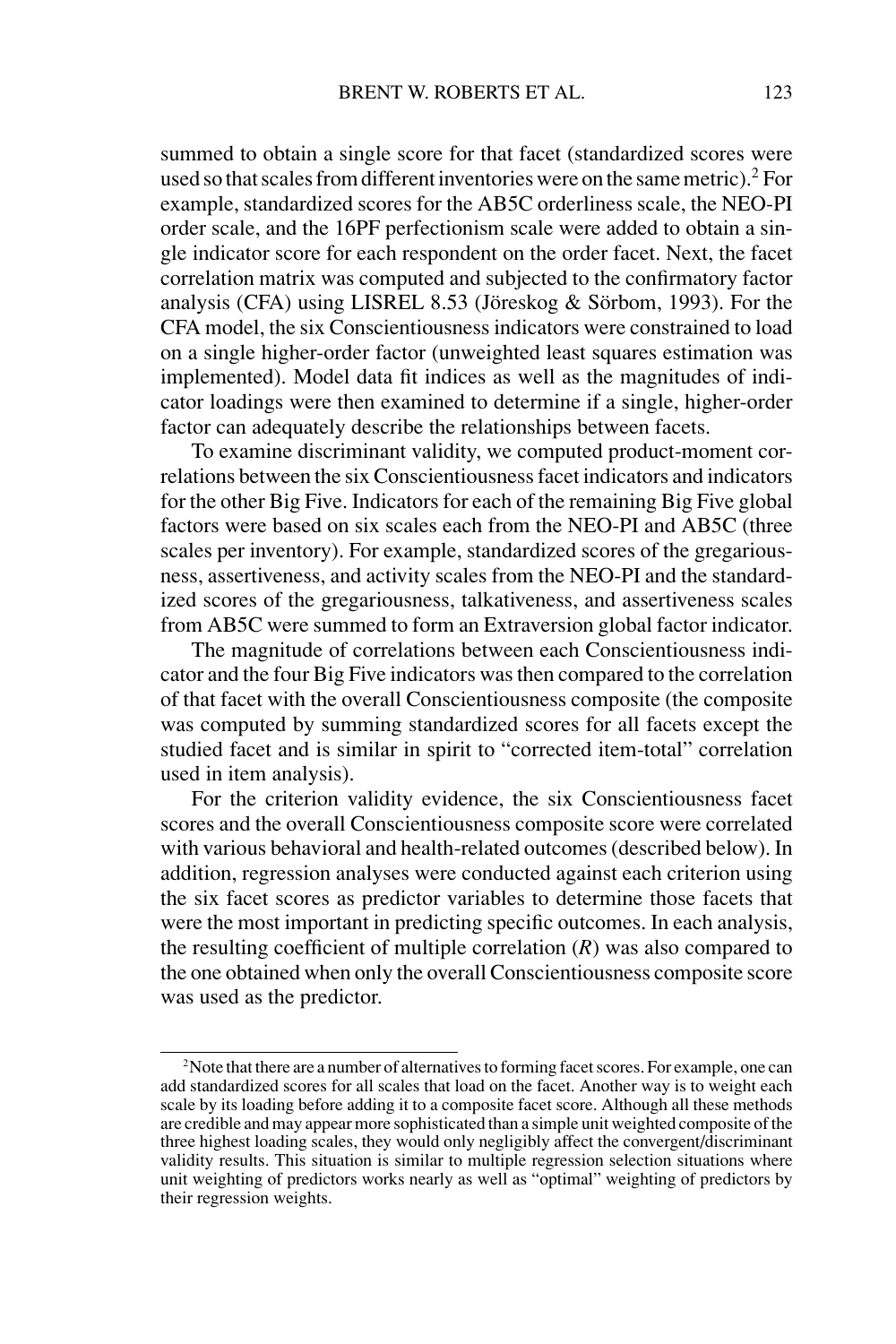*Criterion measures.* Four measures were used to evaluate the criterion-related validity of the Conscientiousness facets. Two of these measures were constructed from a list of responses to 400 behavioral acts assessed in the fall of 1997 (e.g., did not return a phone call, signed a petition, smoked marijuana), to each of which participants reported the frequency of that activity, using the following response options:  $1 =$  never in my life;  $2 = not$  in the past year;  $3 = once$  or twice in the past year;  $4 =$  three or more times in the past year, but not more than 15 times (such as once or twice a month);  $5 =$  more than 15 times in the past year. Both criterion measures were constructed using classical test theory approaches to scale development (i.e., a sample of items belonging to a homogeneous domain was identified, item responses were analyzed with item and factor analyses, and the best items were retained to form each scale). The other two criterion measures were subscales from the Health Behavior Checklist (HBCL; Vickers, Conway, & Hervig, 1990; administered in the spring of 1995). Unlike the behavioral act list where respondents rated the frequency of each activity, the HBCL was an attitudinal measure where respondents rated each item on a 5-point scale from  $1 = \text{very} uncharacteristic of me$  to 5 = *very characteristic of me*. Note that although all aforementioned criterion measures were self-reports, which inevitably raises concerns about social desirability, there was little reason to believe that participants deliberately distorted their responses in any way. Participation in the study was voluntary, for research purposes only, and carried no negative consequences. In addition, because participants were paid, random responding and other response distortions associated with a lack of motivation were likely to be minimized.

The first criterion, labeled "Drug Use," included 13 behaviors involving drinking alcohol, using drugs, or becoming intoxicated (e.g., Drunk alcohol during working hours). The internal consistency reliability for this behavioral cluster was .88. Drug use is an important criterion for many organizations because it not only negatively affects overall safety in the workplace but also results in loss of productivity and increased personnel costs (i.e., replacement cost, health bills, etc.). It was expected that scores on the virtue, traditionalism, and self-control facets would be most negatively associated with "Drug Use" scores, because individuals who adhere to moral and societal rules and/or can delay gratification are less likely to engage in an extensive drug use than those who are less concerned with rules of proper conduct and/or tend to act on the spur of the moment. On the other hand, scores on the industriousness and order facets were not expected to have a particularly high negative association with drug use; it is unlikely that more orderly or achievement-oriented individuals have considerably lower substance use levels than those who are less organized or driven to achieve their goals.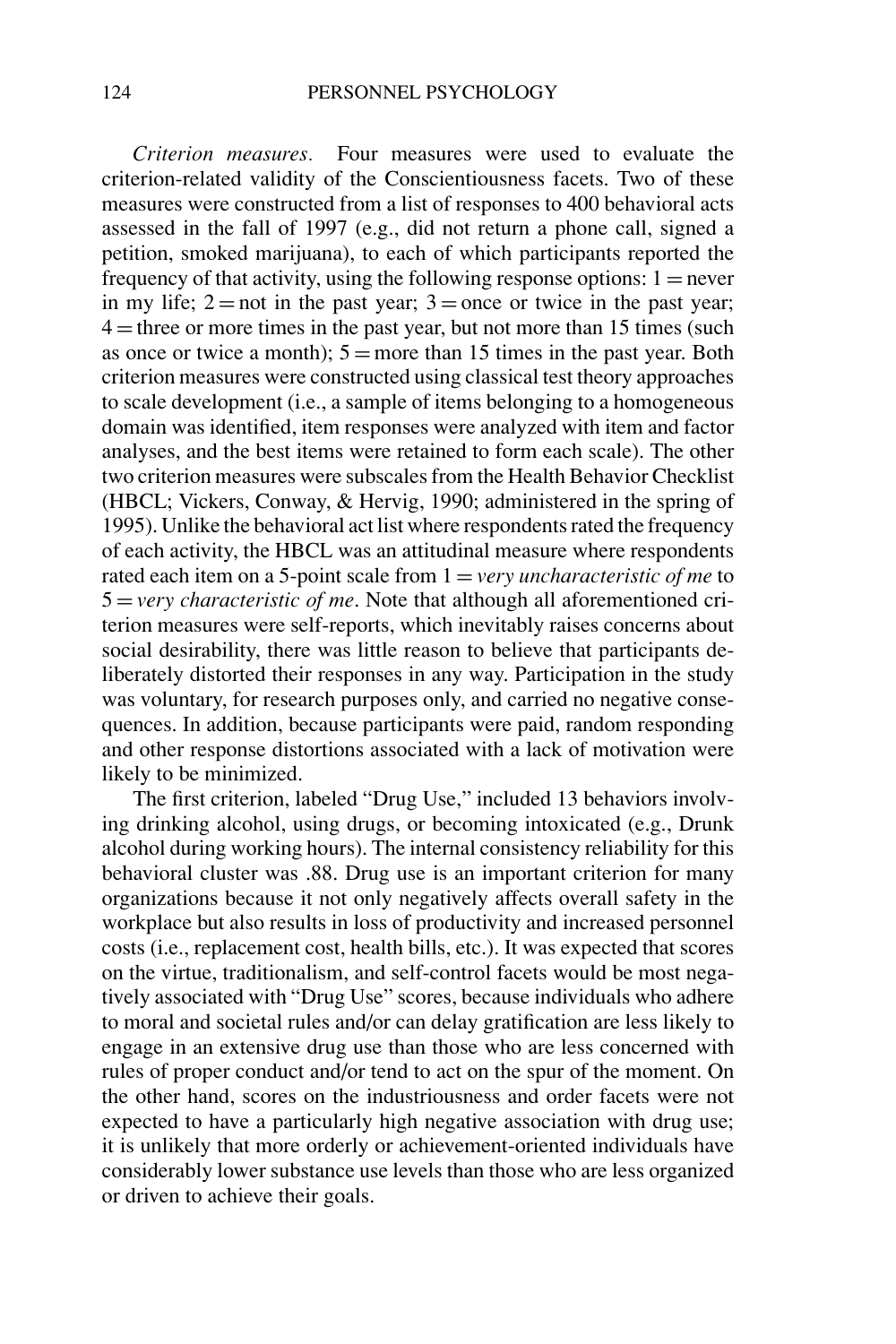The second criterion, labeled work dedication, comprised four behaviors (e.g., thought about work in my free time, stayed away from a social event in order to finish some work). People scoring high on this cluster reported a high degree of involvement in work-related activities, often at the expense of nonwork engagements (i.e., leisure or family). From the perspective of job performance theories, work dedication can be considered as part of the conscientious–initiative dimension of contextual performance (Walter Borman, personal communication, May 15, 2004). Although some employers might not like to be seen as putting work before everything else, most organizations are probably quite interested in recruiting at least some proportion of employees for whom work is their primary concern. Thus, showing which personality variables can predict work dedication can have an important value for selection. We expected that industriousness facet would have positive correlation with "work dedication" because achievement-oriented people tend to be more focused and are willing to pull all stops to accomplish their goals as compared to less industrious individuals. On the other hand, other Conscientiousness facets were expected to have zero or even negative relationships with the "work dedication" criterion. For example, we hypothesized that individuals who are high on virtue or traditionalism would find the emphasis on work at the expense of other activities not very desirable because such individuals are likely to value one's contributions to family life or community.

The remaining two criterion measures were the preventative health and traffic risk subscales of the HBCL. The 16-item preventative health subscale included behavioral items, such as, "I exercise to stay healthy" and "I see a doctor for regular checkups"; the internal consistency reliability was .75. The traffic risk subscale consisted of 9 items (e.g., I speed while driving, I cross busy streets in the middle of the block), and had an internal consistency reliability of .80. These two criteria were selected because the occupational health and safety area is becoming increasingly important in I-O research and practice (Quick & Tetrick, 2003). Studies by Burke, Sarpy, Tesluk, and Smith-Crowe (2002) on safety performance modeling or by de Jonge, Reuvers, Houtman, Bongers, and Kompier (2000) on linking health behaviors to employee absenteeism are a few examples of burgeoning interest in this area. In addition, the "traffic risk" criterion may be relevant to personnel decisions on a number of jobs (truck driving, delivery, etc.). Therefore, this study could contribute to this growing literature by learning those Conscientiousness facets that have the strongest associations with preventative health and traffic risk behaviors. It was expected that respondents with high scores on the responsibility and order facets would exhibit more preventative behaviors than those with low scores on those facets. On the other hand, the self-control and traditionalism facet scores were expected to be most predictive of traffic risk scores because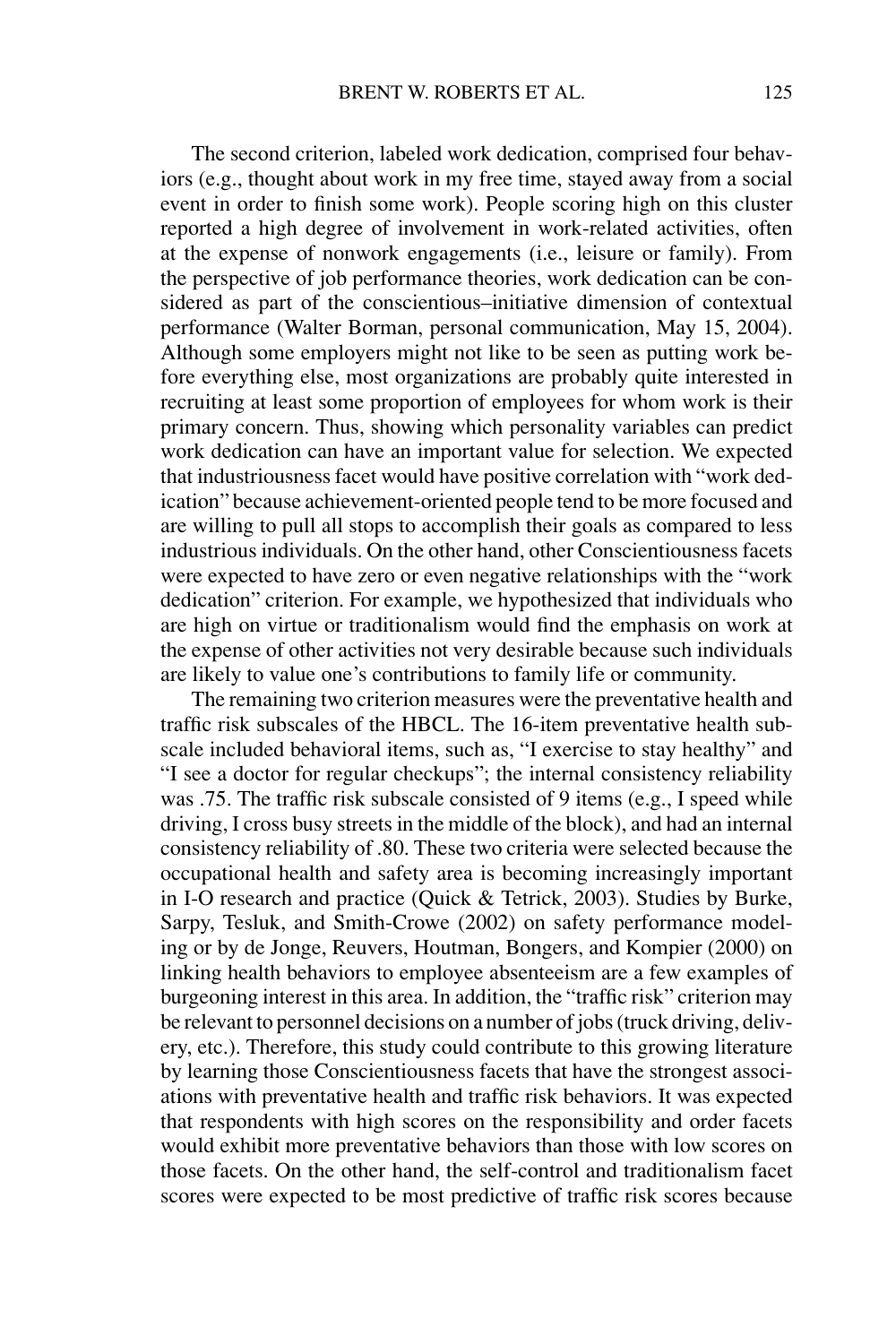exhibiting traffic risk behaviors is likely to be associated with impulsivity and disregard for societal rules.

# *Results*

Table 4 presents the correlation matrix for six Conscientiousness facet indicators. It can be seen that all correlations are positive and ranged between .18 (order and virtue) and .61 (responsibility and virtue). The mean correlation between facets was .38, which suggested the presence of a relatively strong, higher-order factor. The fact that no correlation exceeded .61 was encouraging, because highly correlated facets would likely to be redundant. Instead, the six facets appeared to be occupying a relatively unique space in the overall Conscientiousness domain.

The results of the CFA analyses indicated that the single-factor model provided a reasonably good fit. Although the chi-square statistic was significant ( $\chi^2 = 163.53$ ,  $df = 9$ ), it is widely accepted that theoretically sensible models are often rejected by the chi-square test and other fit indices should be considered. For the single factor model, these indices showed adequate fit: the Goodness-of-Fit Index (GFI) was .97, Normed Fit Index (NFI) was .93, Comparative-Fit Index (CFI) was .94, and the Root Mean Square Residual (RMR) was .09. Note that fitting a two-factor CFA model with industriousness, order, self control, and traditionalism loading on the first factor, and responsibility and virtue loading on the second factor, had significantly improved fit ( $\Delta \chi^2 = 110.25$ ,  $\Delta df = 1$ ). This was consistent with the hierarchical structure found in Part 2 of this study (see Figure 1), in which we found proactive and inhibitive factors at the second level of analysis. However, the correlation between the proactive and inhibitive factors of Conscientiousness in the CFA was .62, which suggested the presence of a common underlying factor. Overall, we believe, that these results supported the convergent validity of the six empirically derived facets.

Discriminant validity results are presented in Table 5. The first four rows contain correlations between a particular Big Five factor indicator (sum of six standardized scores from NEO-PI and AB5C) and the respective Conscientiousness facet; these are essentially discriminant validities. To verify that the six facets were not actually facets of other traits, the first row of Table 5 also contained correlations between each facet and the overall composite computed as the sum of standardized facet scores except the studied facet.

It can be seen that the order, industriousness, and self-control facets demonstrated a relatively strong pattern of convergent and discriminant validity, being correlated most highly with the Conscientiousness composite and moderately with the remaining Big Five. In contrast, the virtue,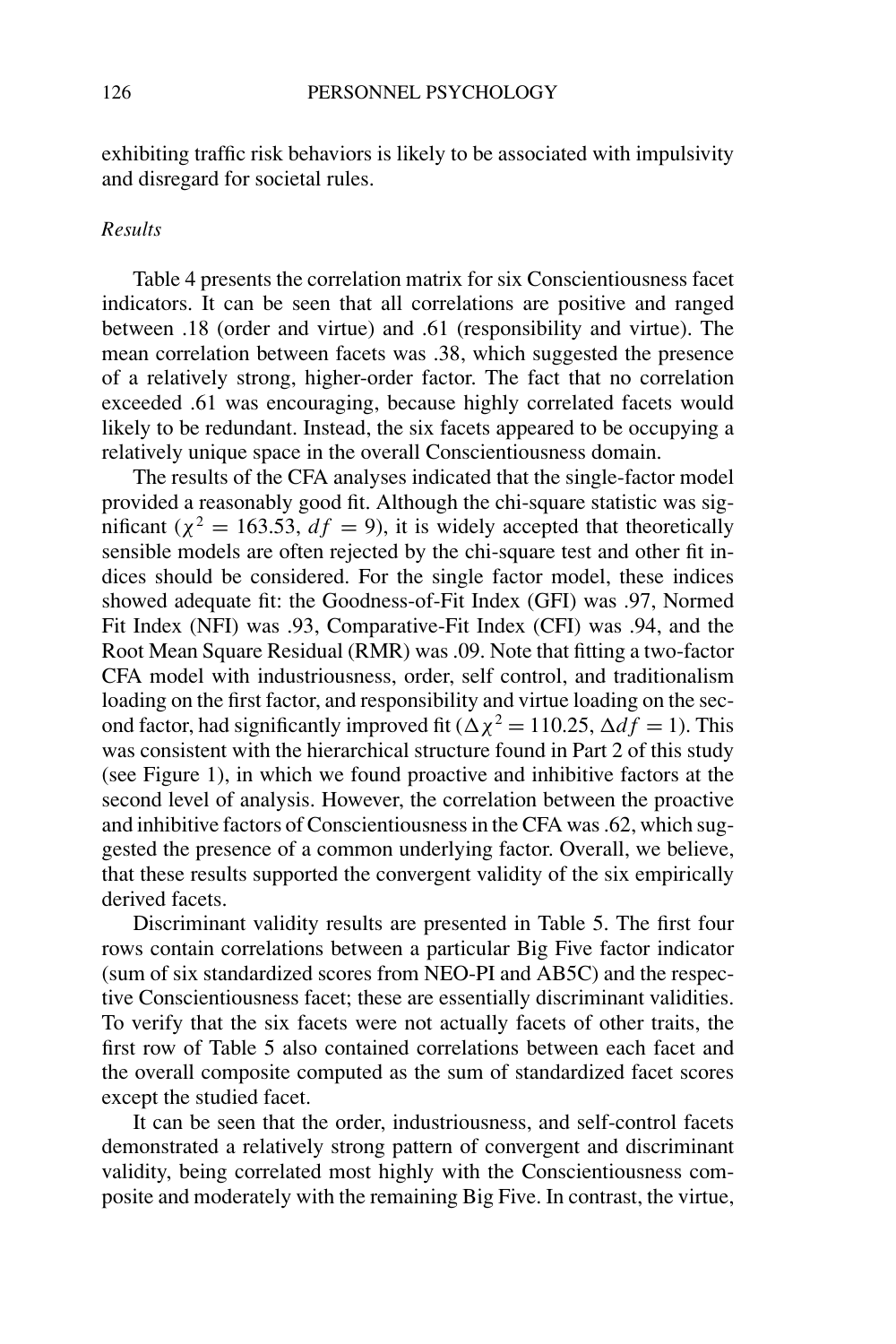| TABLE 4 | elation Matrix for Six Facet Indicators of Conscientiousn |
|---------|-----------------------------------------------------------|
|---------|-----------------------------------------------------------|

|                 |    |   | י בדחות ו                                                        |                                                                         |          |                                    |
|-----------------|----|---|------------------------------------------------------------------|-------------------------------------------------------------------------|----------|------------------------------------|
|                 |    |   | Correlation Matrix for Six Facet Indicators of Conscientiousness |                                                                         |          |                                    |
|                 |    |   |                                                                  | Industriousness Order Self-control Responsibility Traditionalism Virtue |          | Loadings on higher<br>order factor |
| Industriousness |    |   |                                                                  |                                                                         |          |                                    |
| Order           |    |   |                                                                  |                                                                         |          |                                    |
| Self-control    |    |   |                                                                  |                                                                         |          |                                    |
| Responsibility  | Ҿ  |   |                                                                  |                                                                         |          |                                    |
| Traditionalism  | 23 | 4 |                                                                  | Ş                                                                       |          |                                    |
| Virtue          |    |   |                                                                  | $\frac{28}{2}$                                                          | $_{0.1}$ |                                    |
| $\sim$          |    |   |                                                                  |                                                                         |          |                                    |

*Note*. *N*  $= 401.$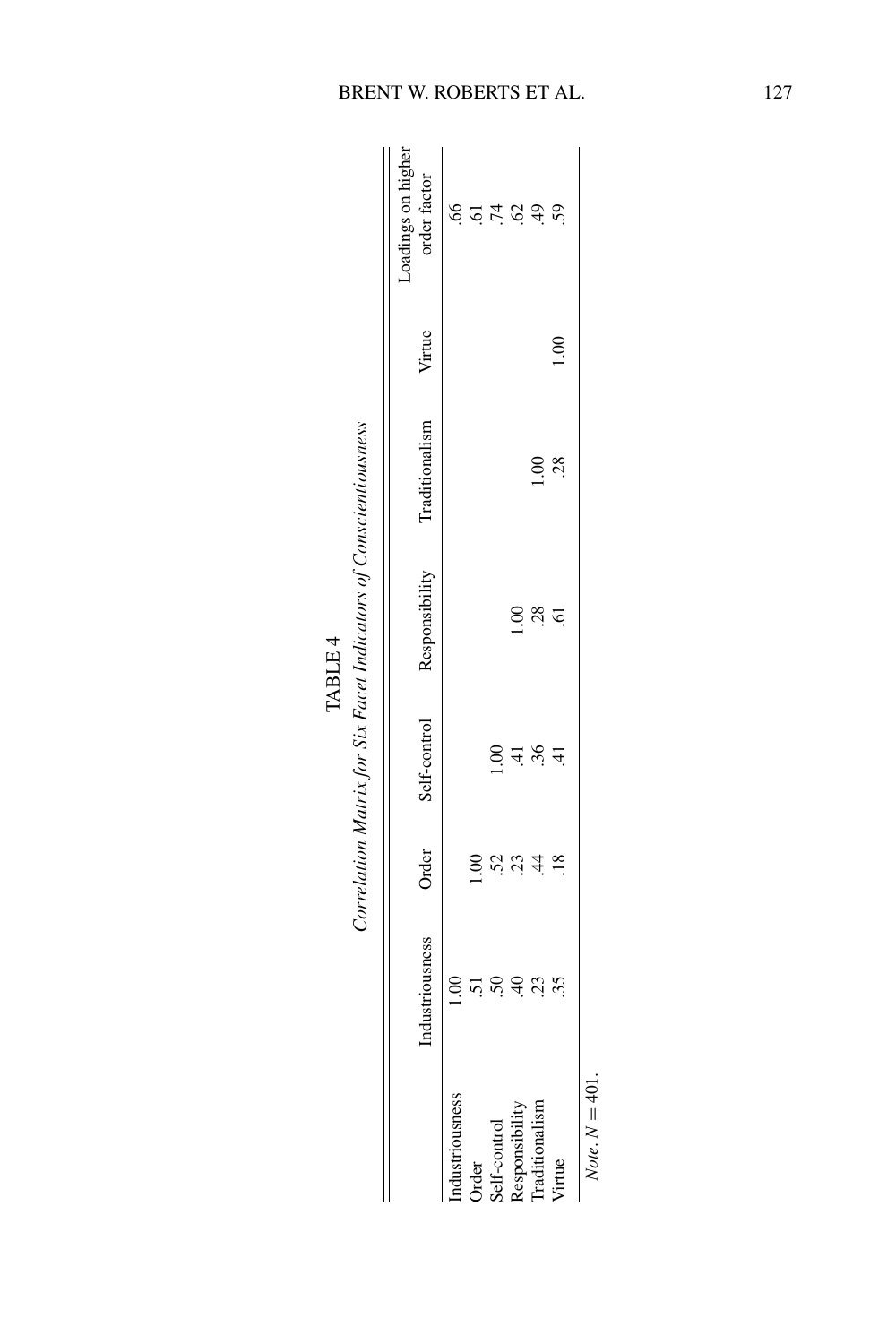|                           |                 |       |              | Correlations of Conscientiousness Facet Composites with Big Five Factors |                |        |
|---------------------------|-----------------|-------|--------------|--------------------------------------------------------------------------|----------------|--------|
|                           |                 |       |              | Conscientiousness facets                                                 |                |        |
| <b>Big Five Composite</b> | Industriousness | Order | Self-control | Responsibility                                                           | Traditionalism | Virtue |
| <b>Conscientiousness</b>  |                 |       |              |                                                                          |                |        |
| Agreeableness             |                 |       |              |                                                                          |                | 54     |
| Extraversion              |                 |       |              |                                                                          |                | $-0.8$ |
| Inotional Stability       |                 |       |              |                                                                          |                | 59     |
| penness                   |                 |       |              |                                                                          |                |        |
|                           |                 |       |              |                                                                          |                |        |

*Note*. *N* 398. Conscientiousness Composite was computed by summing all Conscientiousness facet scores except the studied facet. Big Five Composites were unit weight composites of scales from the NEO-PI and AB5C.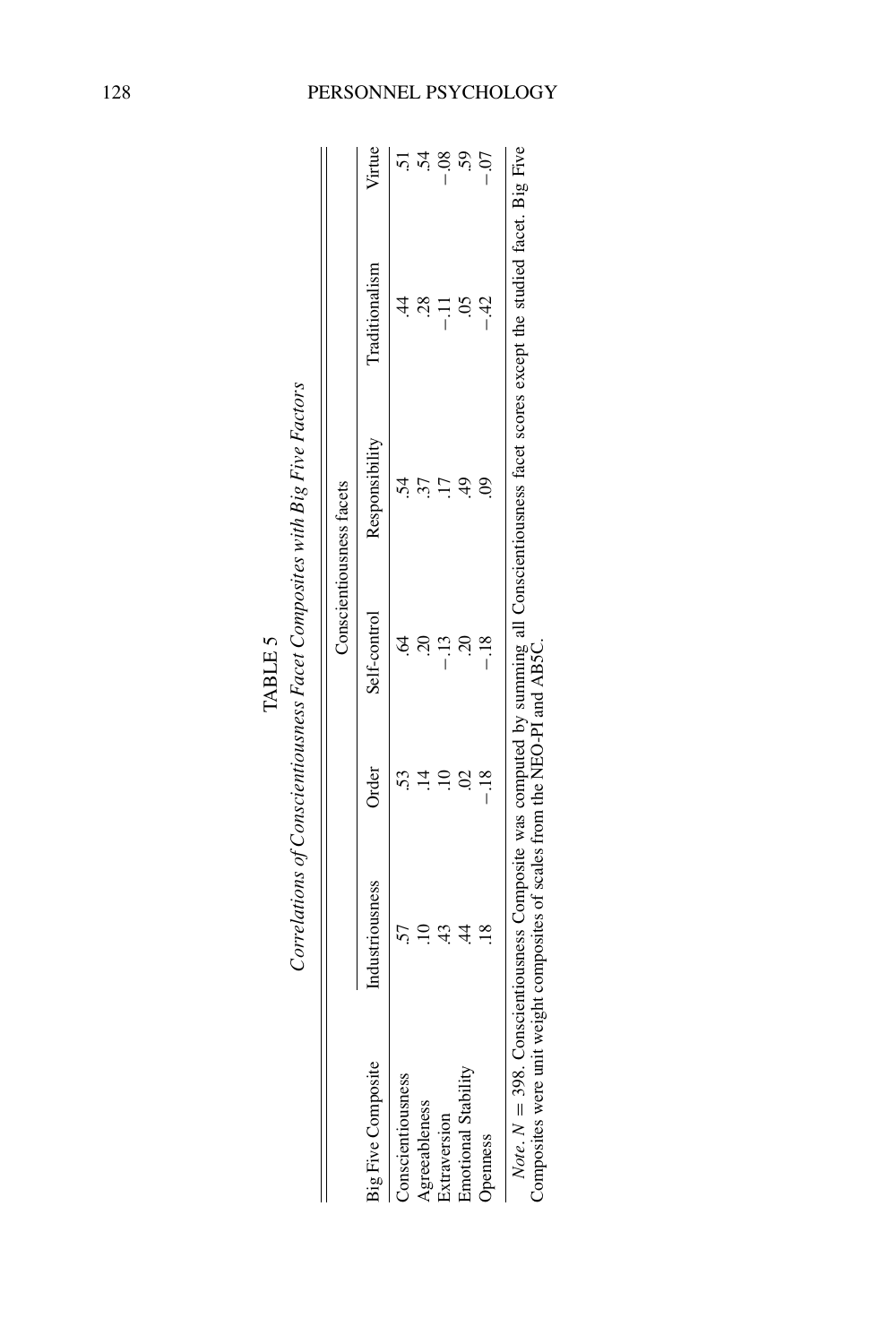responsibility, and traditionalism facets demonstrated less clear patterns of discriminant validity. All adequately correlated with the Conscientiousness, but in some instances, they also correlated strongly with one or more other Big Five factors. Traditionalism correlated highly with Openness to Experience (−.42). Responsibility correlated highly with Emotional Stability (.49). The high correlation is most likely due to the fact that responsibility was primarily defined by CPI scales, which tend to be more factorially complex, because they were derived by empirical techniques (see Gough & Bradley, 1996). Finally, virtue was correlated with Agreeableness and Emotional Stability in addition to Conscientiousness. This finding is consistent with the argument that virtue, which is often interpreted as integrity, is a complex construct related to all three of these domains (Ones & Viswesvaran, 2001).

Table 6 shows the relations of the six Conscientiousness facets and an overall Conscientiousness composite with the four criterion measures based on both the results of the raw correlations and the multiple regression results. The first thing to note is the range of correlations both across different facets and within facets across criteria. It is clear that the facets are themselves not interchangeable when predicting a wide variety of criteria theoretically related to the domain of Conscientiousness. Consistent with our expectations, we found the industriousness facet had a positive correlation with work dedication  $(r = .10)$ , and the traditionalism had negative correlation and virtue had near-zero correlation. Importantly, the combination of positive and negative predictive correlates resulted in the overall Conscientiousness composite performing considerably worse in predicting work dedication than the six facet measures  $(R_0 = .00$  as compared to  $R_1 = .23$ ). These results clearly show that the lower-order facets had *differential* relationships with criteria, and thus improved criterion-related validity over the use of a broad measure of Conscientiousness.

For the remaining three criteria, the six Conscientiousness facets showed less differential prediction from the overall Conscientiousness composite. Nonetheless, in each case, the use of the six separate facets improved validity over the composite measure of Conscientiousness. In addition, there were large differences in the magnitudes of correlations across various facets and criteria, indicating that using measures of Conscientiousness that emphasize specific aspects of the construct may hinder or enhance efforts to demonstrate the criterion-related validity of Conscientiousness. For example, the traditionalism facet had a −.44 correlation with drug use, and the industriousness facet correlated −.10 with the same criterion. Similarly, the responsibility facet predicted preventative health behaviors at a much higher level (.22) than the traditionalism facet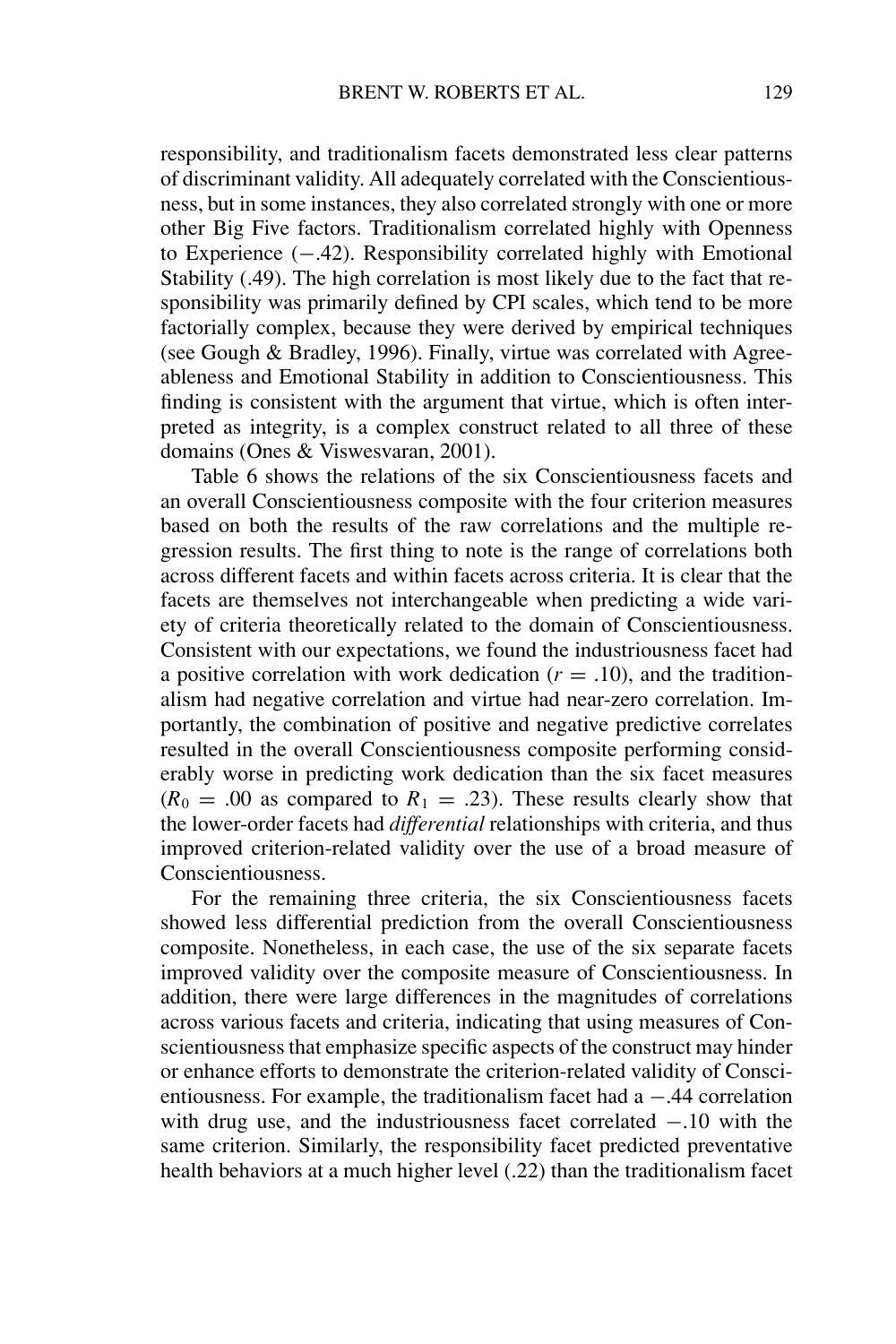Criterion Correlations and Coefficients of Multiple Correlation for Six Conscientiousness Facets and an Overall Conscientiousness Composite

TABLE 6

TABLE 6

| Criterion Correlations and Coefficients of Multiple Correlation for Six Conscientiousness Facets and an Overall |       | Conscientiousness Composite |                            |                                                                                             |  |  |
|-----------------------------------------------------------------------------------------------------------------|-------|-----------------------------|----------------------------|---------------------------------------------------------------------------------------------|--|--|
|                                                                                                                 |       |                             | Conscientiousness measures |                                                                                             |  |  |
| Criterion measures                                                                                              |       |                             |                            | Industriousness Order Self-control Responsibility Traditionalism Virtue Overall $R_1$ $R_0$ |  |  |
| Drug Use                                                                                                        |       |                             |                            |                                                                                             |  |  |
| Work Dedication                                                                                                 | $-12$ |                             |                            | $-12$                                                                                       |  |  |
| Preventative Health Behaviors                                                                                   |       |                             |                            |                                                                                             |  |  |
| Traffic Risk                                                                                                    |       |                             |                            | چُ<br>−                                                                                     |  |  |
|                                                                                                                 |       |                             |                            |                                                                                             |  |  |

 $R_0 =$  adjusted multiple correlation of overall  $<$  .05) when all facets were V *p* Conscientiousness composite with criterion. Bold correlations signify relationships that were statistically significant (  $R_1$  = adjusted multiple correlation of six Conscientiousness facets with criterion; entered simultaneously as predictors in a multiple regression.<br>"Correlation is significant at the 0.05 level (2-tailed). = 197. *Note*. *N*

entered simultaneously as predictors in a multiple regression. <br> ∗Correlation is significant at the 0.05 level (2-tailed).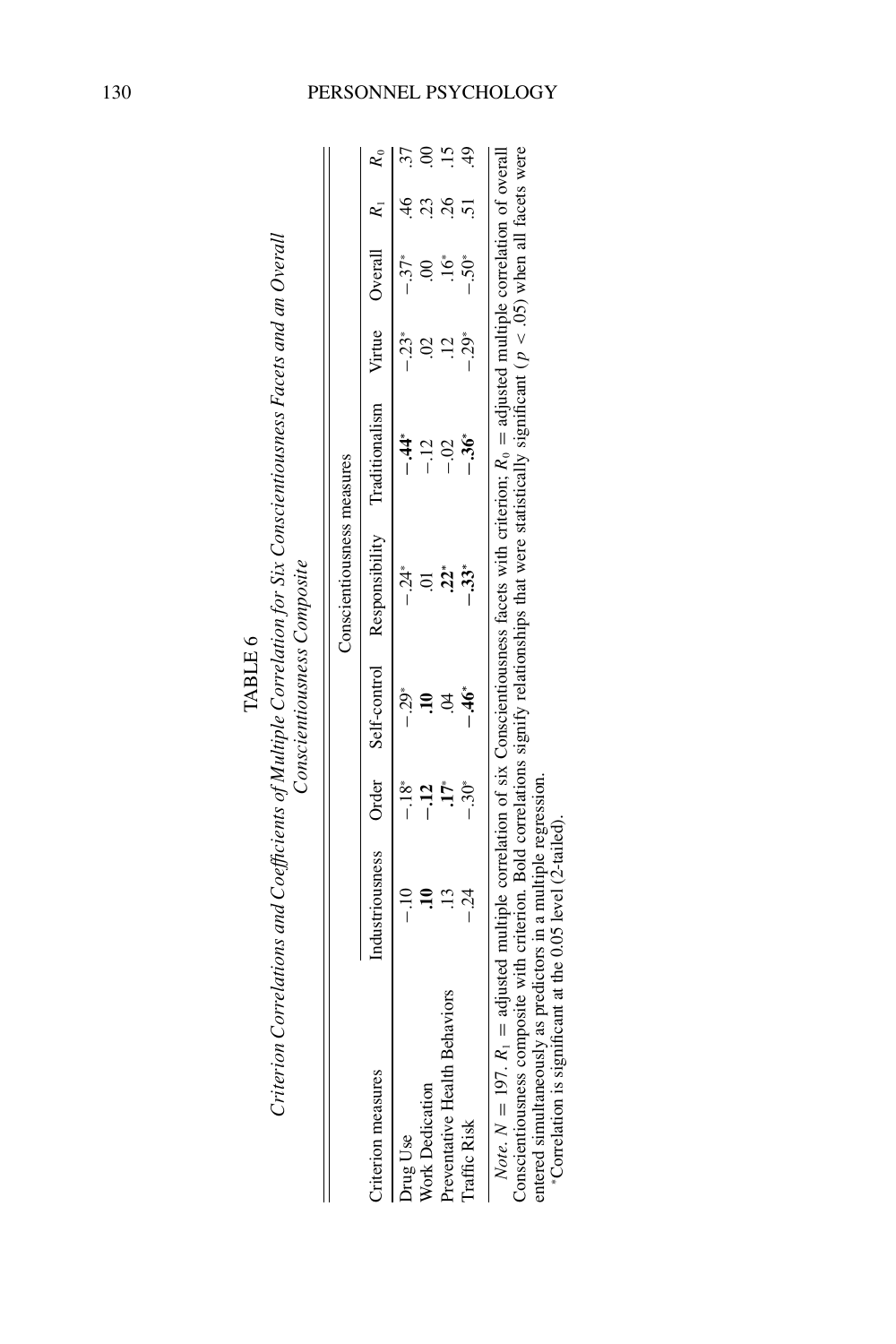$(-.02)$ . Finally, traditionalism  $(-.36)$  and self-control  $(-.46)$  were the best predictors of traffic risk, whereas industriousness was related at a much lower level  $(-.24)$ .

#### *Discussion*

In this study, we examined the factor structure of scales that measure the Big Five trait of Conscientiousness. Factor analysis of scales drawn from seven different personality inventories, all developed using different theoretical and empirical approaches to scale construction, resulted in a six-factor solution: order, virtue, traditionalism, self-control, responsibility, and industriousness. These six lower-order factors (i.e., facets) formed a single higher-order latent factor of Conscientiousness, showed good convergent validity (high correlations with the global Conscientiousness factor), and, in most cases, demonstrated adequate discriminant validity (low correlations with the other Big Five). In addition, the lower-order facets were differentially related to criteria and in several cases accounted for a larger portion of criterion variance than a broad Conscientiousness measure.

When compared to previous conceptualizations of Conscientiousness found in personality inventories, the factor structure discovered here is more comprehensive. None of the personality inventories used here had scales that loaded on more than three Conscientiousness facets.<sup>3</sup> This indicates that no existing personality test provides systematic coverage of the total domain of Conscientiousness. Even if we limit the analysis to the dimensions of order, traditionalism, and self-control, which make up the core dimensions according to our test of convergent and discriminant validity, no single inventory provides markers of these three dimensions. Actually, each inventory emphasizes certain aspects of Conscientiousness. The AB5C and NEO appear to be most similar and to both emphasize the assessment of order and industriousness. The CPI and HPI emphasize virtue and responsibility. The MPQ and the JPI focus more on the dimensions of traditionalism and self-control.

The lower-order factor structure of Conscientiousness we derived, using data from seven personality inventories, has common elements with structures derived by conceptual and lexical research. For example, Hough

<sup>&</sup>lt;sup>3</sup>A reviewer of this paper noted that MPQ Achievement scale needed to be included in our analyses (it was not part of Tellegen's view of the constraint factor and, thus, was originally omitted). We have conducted an EFA analysis, which included the MPQ achievement, and found that the inclusion did not affect our results. As expected, the scale had a high loading on the industriousness facet (.63) and near-zero loadings on other facets. Note, however, that the inclusion of achievement would make MPQ to load on three Conscientiousness facets: self-control, traditionalism, and industriousness.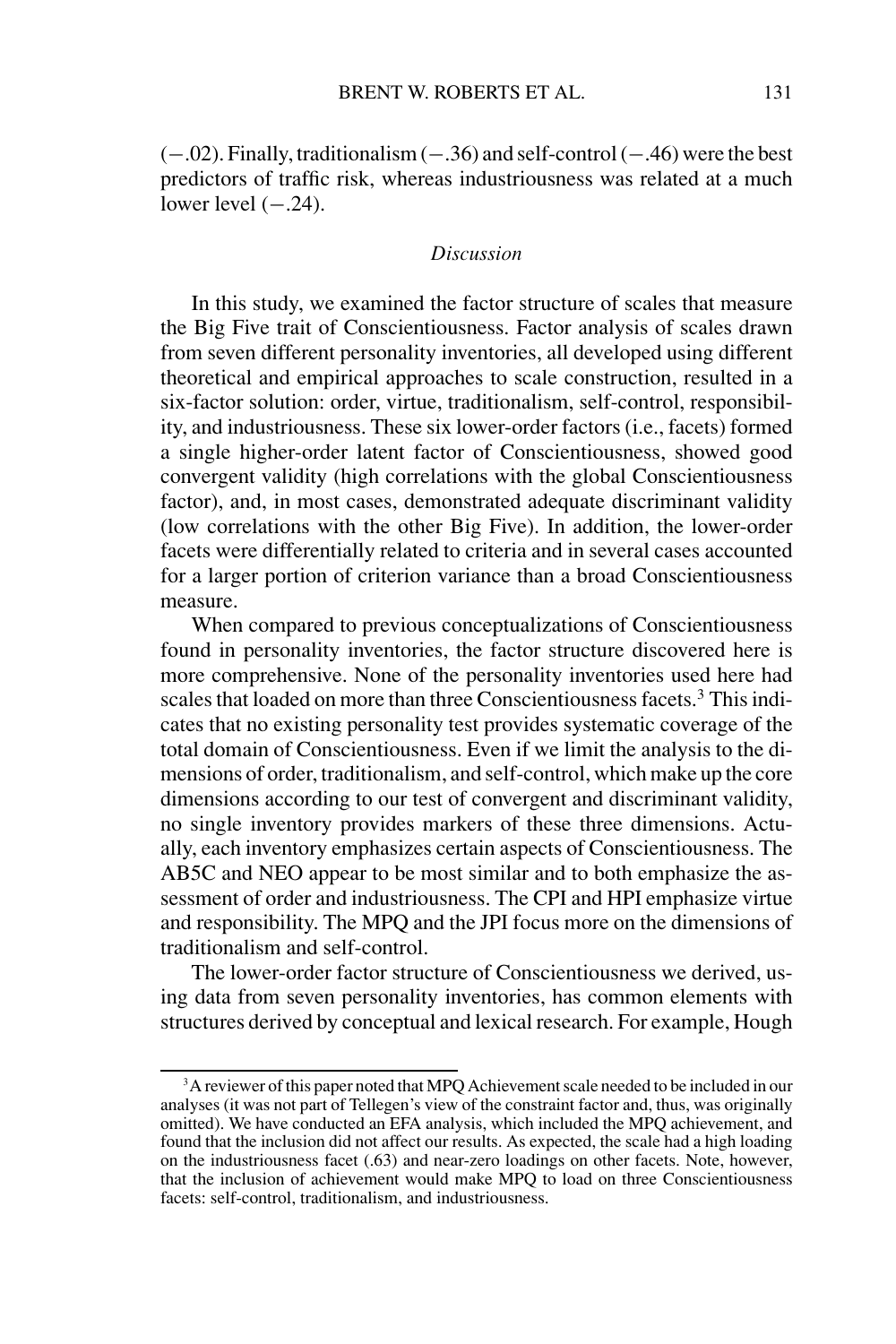and Ones's (2001) conceptual review identified five narrow factors that corresponded to our order, virtue, self-control, responsibility, and industriousness facets. Also consistent with Hough and One's conceptual model, we discovered a dimension of traditionality that was, as predicted, strongly related to both Conscientiousness and Openness to Experience. In addition, our structure also was quite similar to previous lexical research (e.g., Roberts et al., 2004; Saucier & Ostendorf, 1999) in that we identified facets associated with orderliness (our order), reliability (responsibility), industriousness (industriousness), recklessness (self-control), and traditionality (traditionality).

Our structure departs, however, from previous research in two ways. First, lexical research identified a decisiveness factor and Hough and Ones (2001) identified a persistence factor, neither of which emerged in our analysis. There are two possible explanations for this discrepancy. Either our inventories represented a biased sample of Conscientiousness-related scales, in that they did not measure these two dimensions, or decisiveness and persistence were subsumed by facets, such as industriousness or order. The discrepancies between these taxonomies suggest that more research is needed to reconcile these differences before arriving at a final model.

The evidence for convergent and discriminant validity of the six facets both replicated and extended previous research on the lower-order domain of Conscientiousness. For the most part, the facets of Conscientiousness demonstrated excellent convergent validity. Moreover, the evidence for discriminant validity, where problematic, actually replicated previous research. For example, in existing measurement models of Conscientiousness, such as the NEO, Conscientiousness is often positively related to Agreeableness and Emotional Stability (see Digman, 1997). In the present study, facets such as responsibility and virtue were strongly correlated with Emotional Stability in addition to Agreeableness. It may be that the inclusion of these facets in global measures of Conscientiousness leads to the higher correlations with Agreeableness and Emotional Stability. The correlation between traditionalism and Openness to Experience is also similar to recent lexical research on Conscientiousness (Roberts et al., 2004), although in that study the correlation was not as high. Until further research is carried out or measures of these lower-order facets are developed, these dimensions may be best considered "transition" dimensions, or more appropriately, "interstitial" dimensions that lie directly between Conscientiousness and one or more of the remaining Big Five (see Hofstee et al., 1992). In addition, within a program dedicated to developing new measures of each of these Conscientiousness facets, researchers may be able to diminish the amount of overlap of these facets with the remaining Big Five domains.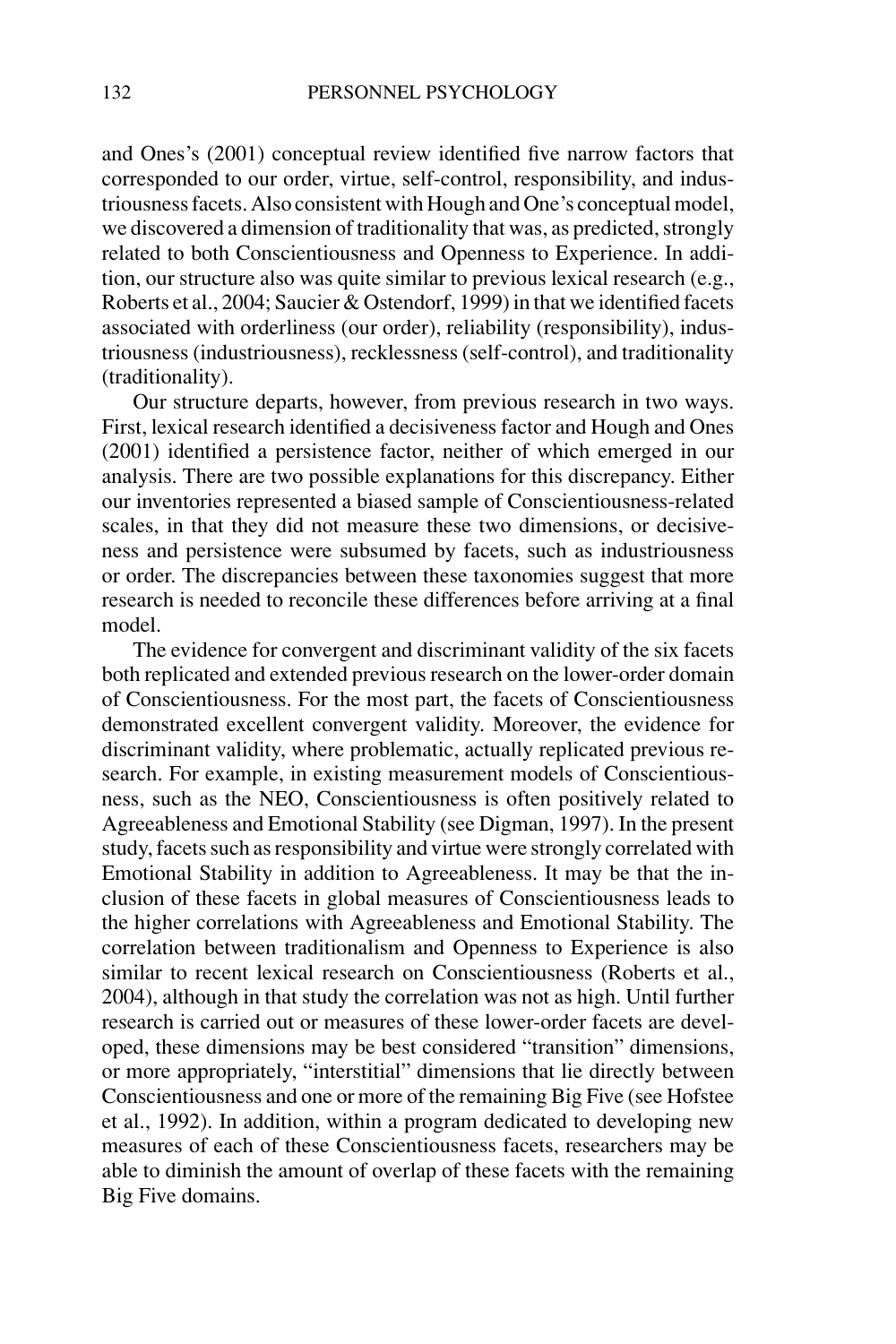Unlike previous taxonometric research, this is the first study to include tests of criterion-related validity on the lower-order domain of Conscientiousness. Although not all of the outcomes were related to job performance (with the exception of work dedication), they were still of interest to organizations, as substance abuse, and health practices affect jobrelated outcomes such as contextual performance, job satisfaction, workplace safety, and health care costs (Adams, King, & King, 1996; Galaif, Newcomb, & Carmona, 2001; Motowidlo, Borman, & Schmit, 1997; Stein, Karel, & Zuidema, 1999). Interestingly, the six facet dimensions demonstrated quite varied patterns of predictive validity across the four criteria. First, for each outcome it was clear that there were one or two facets of Conscientiousness that constituted the best predictors. For example, traditionalism and self-control were the strongest, negative predictors of drug consumption and traffic risk. In one case, we even discovered reversals, in which one aspect of Conscientiousness was positively related to the outcome and another negatively. For example, industriousness was positively related whereas traditionalism was negatively related to work dedication. This result was important because it supported previous studies reporting differential validity of Conscientiousness facets, such as Moon (2001) and Stewart (1999). As a result, in nearly all cases, individual facets were better predictors of the criteria than the overall Conscientiousness composite.

#### *Limitations, Implications, and Conclusions*

Despite the fact that this is one of the most thorough studies of the domain of Conscientiousness to date, the study has several clear limitations that should be considered when generalizing from our findings. First, despite including more personality inventories than ever examined before in one study, not all inventories in existence were assessed. Including more clinically oriented scales or scales just now being developed may provide a more refined understanding of the lower-order structure of Conscientiousness. Second, the factor structure and criterion-related validity results were based entirely on self-reports, and thus in some cases, socially desirable responding may have influenced the factor structure and patterns of correlations with external criteria. In the case of the factor structure, we believe that social desirability is not an issue, as similar factor structures have been found using self-report and observer ratings of trait adjectives (e.g., Roberts et al., 2004). As for the external correlates, given the volunteer nature of the sample and the fact that many outcomes, such as drug consumption, are more accurately assessed via self-report (Krueger et al., 1994), we believe the results are most likely robust. Nonetheless, future research should attempt to identify similar facets and correlates in alternative methods, such as observer ratings or test data, and in different samples,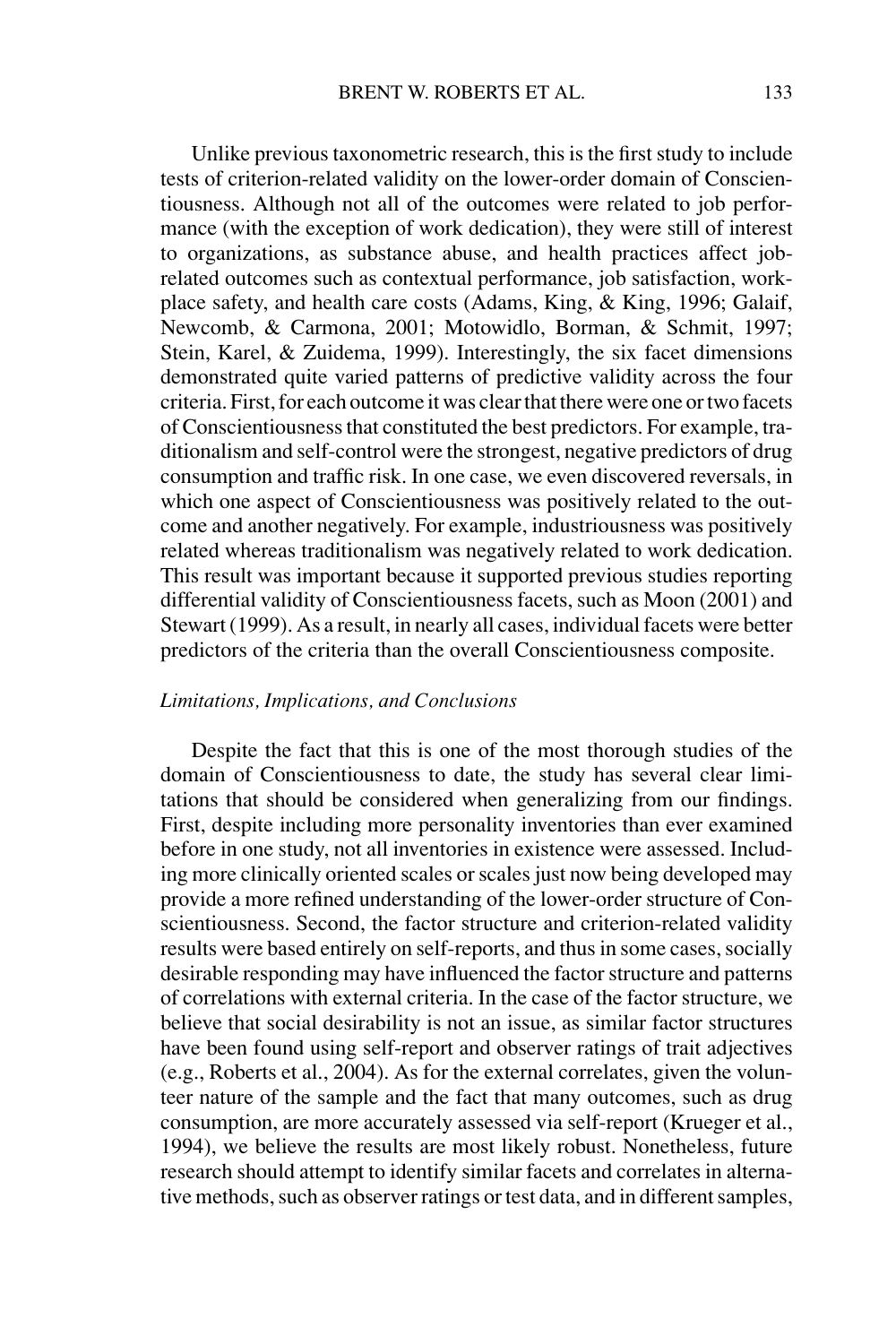such as job applicants. In this study, predictor and criterion data came from the same source (self ), which could potentially lead to common method variance and, thus, somewhat inflated criterion validities. Third, it would have been preferable to have included multidimensional job performance criteria in the study to evaluate the differential validity of the six Conscientiousness facets. Fortunately, a growing number of studies investigating relationships between Conscientiousness facets and various organizational outcomes can overcome this limitation and address more systematically criterion validity questions.

Our results, though unique to our set of measures, do point to several implications and future directions. The developing structure of the domain of Conscientiousness is highly relevant to applied settings and issues. A more differentiated model of Conscientiousness can help to inform research, such as Moon's (2001) showing that the achievement facet, or what we would describe as industriousness, is more important for performance outcomes than dutifulness, or what we would describe as responsibility. Thus, with a sufficient working taxonomy, we may develop more precise knowledge about how each facet of Conscientiousness affects important work outcomes and how these results might even change across different occupations. So, for example, industriousness may be much more important in managerial or research-and-development occupations, whereas responsibility may be more important for customer service jobs. With accumulating knowledge about the lower-order structure and its correlates, practitioners may begin to base judgments, such as selection decisions, on specific facets depending on the type of job for which they are selecting. Although measures of global factors are shorter and more convenient than measures of specific facets, results of our study (and a number of others) clearly indicate that employers who desire better predictive validity should focus on facets. Moreover, due to moderate sizes of intercorrelations between facets, practitioners should be cautious in interpreting what the average global conscientious scores really mean. A number of widely different personality profiles can be observed for the same average global factor score.

In conclusion, this study moves us closer to a lower-order taxonomy of Conscientiousness that we believe is critical for understanding predictorcriterion links in I-O psychology, as advocated by Hough and Oswald (2000) and others. For example, our results can be used to refine metaanalytic categorizations of personality measures in an effort to determine those aspects of Conscientiousness that are most related to outcomes such as task and contextual performance. Because the six facets of Conscientiousness were found to be sufficiently heterogeneous, their relationships with I-O related criterion variables may be quite different, and, in turn, provide incremental validity beyond the general factor of Conscientiousness.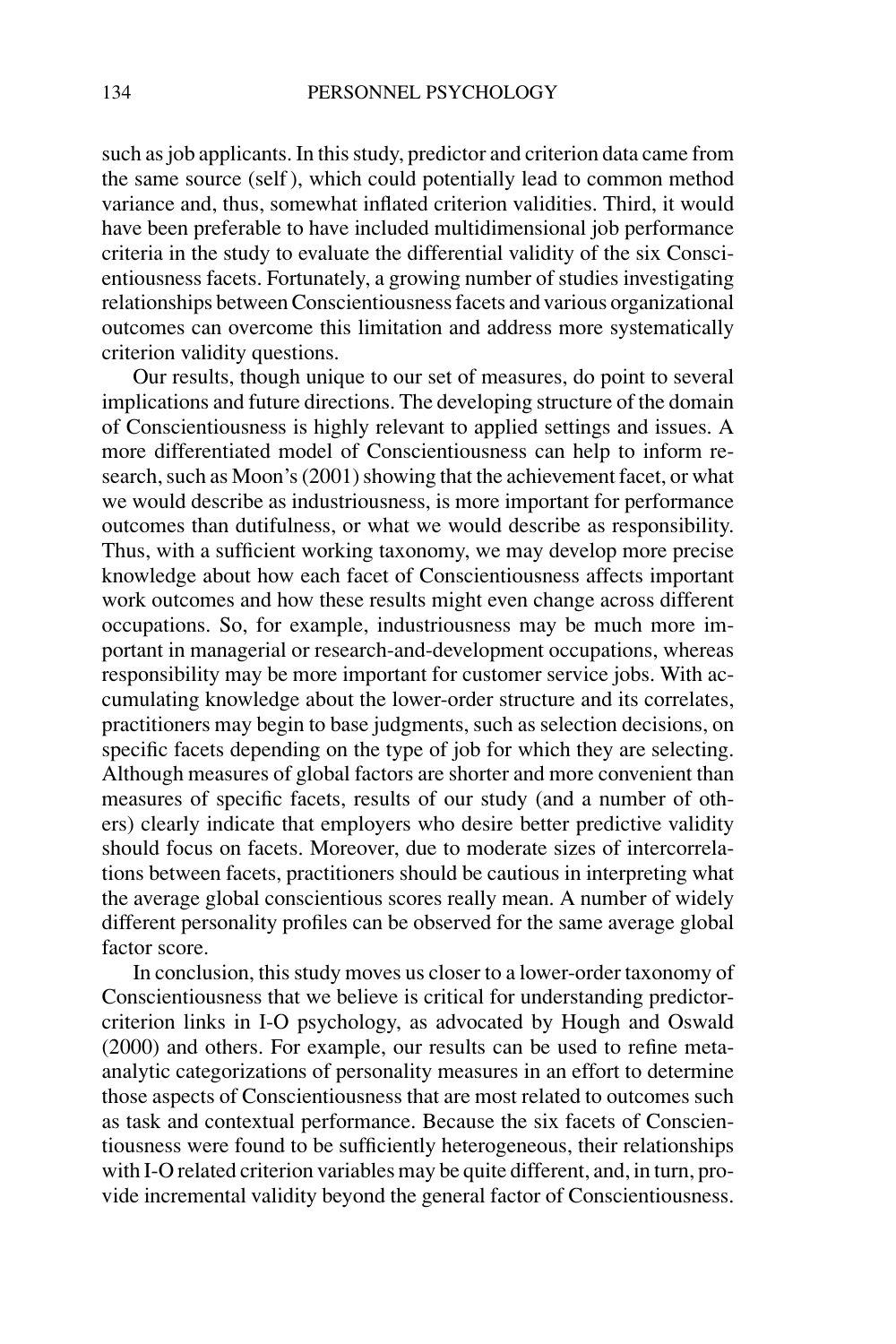#### REFERENCES

- Adams GA, King LA, King DW. (1996). Relationships of job and family involvement, family social support, and work-family conflict with job and life satisfaction. *Journal of Applied Psychology, 81*, 411–420.
- Ashton MC. (1998). Personality and job performance: The importance of narrow traits. *Journal of Organizational Behavior, 19*, 289–303.
- Barrick MR, Mount MK. (1991). The Big Five personality dimensions and job performance: A meta-analysis. PERSONNEL PSYCHOLOGY, *44*, 1–26.
- Booth-Kewley S, Vickers RR, Jr. (1994). Associations between major domains of personality and health behavior. *Journal of Personality, 62*, 281–298.
- Browne MW, Cudeck R. (1993). Alternative ways of assessing model fit. In Bollen KA, Long JS (Eds.), *Testing structural equation models* (pp. 136–162). Newbury Park, CA: Sage.
- Burke MJ, Sarpy SA, Tesluk PE, Smith-Crowe K. (2002). General safety performance: A test of a grounded theoretical model. PERSONNEL PSYCHOLOGY, *55*, 429–457.
- Cattell RB. (1945). The description of personality: Principles and findings in a factor analysis. *American Journal of Psychology, 58*, 69–90.
- Cattell RB. (1965). *The scientific analysis of personality*. Baltimore, MD: Penguin.
- Chernyshenko OS, Stark S, Chan K. (2001). Investigating the hierarchical factor structure of the fifth edition of the 16PF: An application of the Schmid-Leiman orthogonalization procedure. *Educational and Psychological Measurement, 61*, 290–302.
- Conn S, Reike ML. (Eds.). (1994). *The 16PF fifth edition technical manual*. Champaign, IL: Institute for Personality and Ability Testing.
- Costa PT, Jr, McCrae RR. (1992). Four ways five factors are basic. *Personality and Individual Differences, 13*, 861–865.
- Costa PT, Jr, McCrae RR. (1994). *Revised NEO Personality Inventory (NEO-PI-R) and NEO-Five-Factor Inventory (NEO-FFI) Professional Manual*. Odessa, FL: Psychological Assessment Resources.
- Costa PT, McCrae RR. (1998). Six approaches to the explication of facet-level traits: Examples from Conscientiousness. *European Journal of Personality, 12*, 117–134.
- Costa PT, Jr, McCrae RR, Dye DA. (1991). Facet scales for Agreeableness and Conscientiousness: A revision of the NEO Personality Inventory. *Personality and Individual Differences, 12*, 887–898.
- de Jonge J, Reuvers MEN, Houtman ID, Bongers PM, Kompier MAJ. (2000). Linear and nonlinear relations between psychosocial job characteristics, subjective outcomes, and sickness absence: Baseline results from SMASH. *Journal of Occupational Health Psychology, 5*, 256–268.
- Digman JM. (1997). Higher-order factors of the Big Five. *Journal of Personality & Social Psychology, 73*, 1246–1256.
- Dudley NM, Orvis KA, Lebiecki JE. (2003, April). *A meta-analytic investigation of Conscientiousness in the prediction of job performance: Examining the intercorrelations and the incremental validity of narrow traits*. Paper presented at the 18th Annual Conference of the Society for Industrial-Organizational Psychology, Orlando, FL.
- Fabrigar LR, Wegener DT, MacCallum RC, Strahan EJ. (1999). Evaluating the use of exploratory factor analysis in psychological research. *Psychological Methods, 4*, 272–299.
- Finch JF, West SG. (1997). The investigation of personality structure: Statistical models. *Journal of Research in Personality, 31*, 439–485.
- Friedman HS, Tucker JS, Tomlinson-Keasey C, Schwartz JE, Wingard DL, Criqui MH. (1993). Does childhood personality predict longevity. *Journal of Personality and Social Psychology, 65*, 176–185.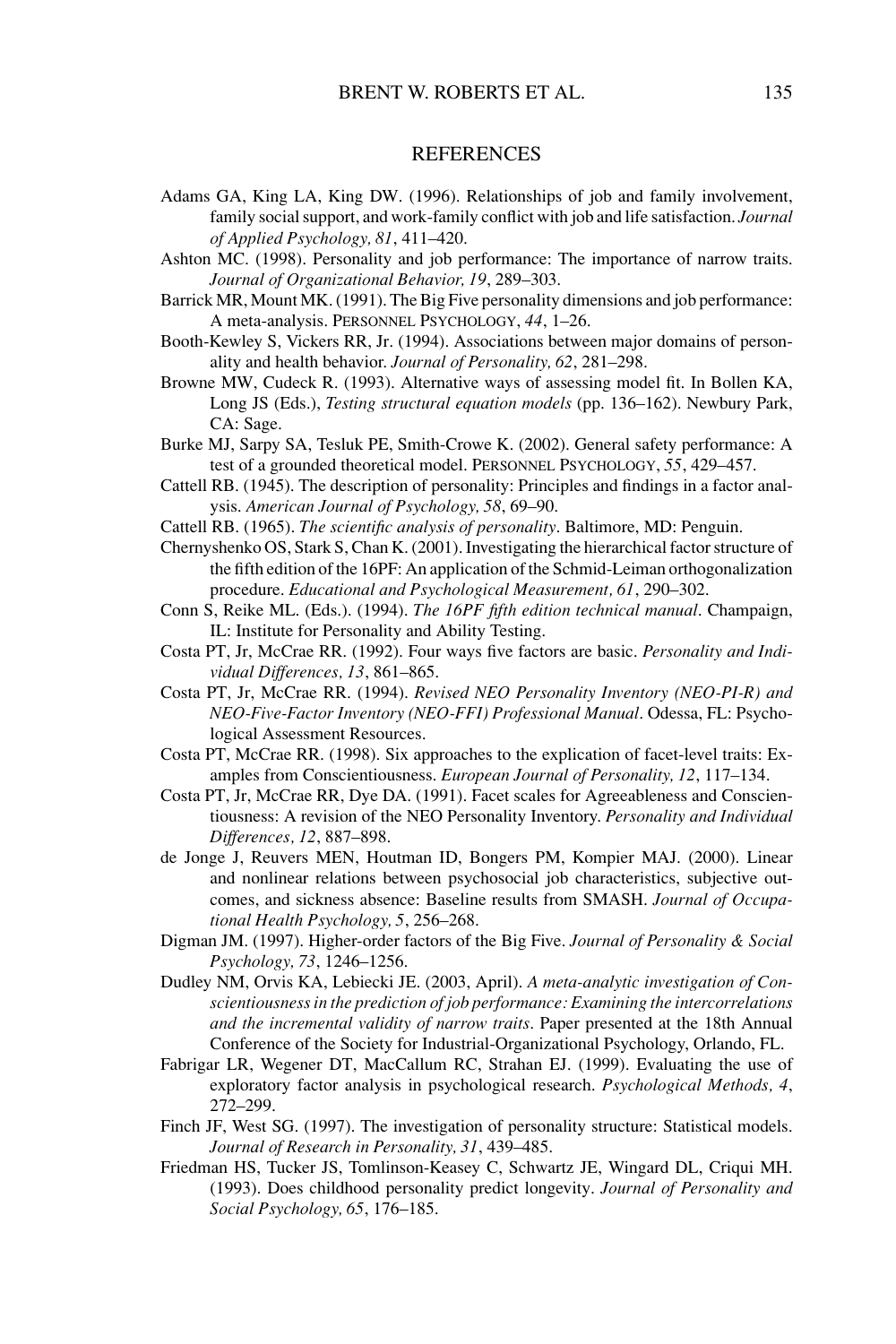- Galaif ER, Newcomb MD, Carmona JV. (2001). Prospective relationships between drug problems and work adjustment in a community sample of adults. *Journal of Applied Psychology, 86*, 337–350.
- Goldberg LR. (1993). The structure of phenotypic personality traits. *American Psychologist, 48*, 26–34.
- Goldberg LR. (1999a). A broad-bandwidth, public-domain, personality inventory measuring the lower-level facets of several five-factor models. In Mervielde I, Deary I, De Fruyt F, Ostendorf F (Eds.), *Personality psychology in Europe,* Vol. 7 (pp. 7–28). The Netherlands: Tilburg Free Press.
- Goldberg LR. (1999b).*International Personality Item Pool: A scientific collaboratory for the development of advanced measures of personality and other individual differences*. [On-line]. Available HTTP: http//ipip.ori.org/html.
- Goldberg LR. (1999c). The Curious Experiences Survey, a revised version of the Dissociative Experiences Scale: Factor structure, reliability, and relations to demographic and personality variables. *Psychological Assessment, 11*, 134– 145.
- Goldberg LR, Somer O. (2000). The hierarchical structure of common Turkish persondescriptive adjectives. *European Journal of Personality, 14*, 497–531.
- Goldberg LR, Strycker LA. (2002). Personality traits and eating habits: The assessment of food preferences in a large community sample. *Personality & Individual Differences, 32*, 49–65.
- Gorsuch RL. (1980). Factor score reliabilities and domain variables. *Educational and Psychological Measurement, 40*, 895–897.
- Gough HG. (1957). *Manual for the California Psychological Inventory*. Palo Alto, CA: Consulting Psychologists Press.
- Gough HG. (1987). *The California Psychological Inventory administrators guide*. Palo Alto, CA: Consulting Psychologists Press.
- Gough HG, Bradley P. (1996). *CPI Manual* (3rd Edition). Palo Alto, CA: Consulting Psychologists Press.
- Guttman L. (1954). Some necessary conditions for common-factor analysis. *Psychometrika, 19*, 149–161.
- Hofstee WK, De Raad B, Goldberg LR. (1992). Integration of the Big Five and circumplex approaches to trait structure. *Journal of Personality and Social Psychology, 63*, 146– 163.
- Hogan R, Hogan J. (1992). *Hogan Personality Inventory manual*. Tulsa, OK: Hogan Assessment Systems.
- Hogan RT, Roberts BW. (2000). A socioanalytic perspective on person/environment interaction. In Walsh WB, Craik KH, Price RH (Eds.),*New directions in person-environment psychology* (pp. 1–24). Mahwah, NJ: Earlbaum.
- Hogan J, Rybicki SL, Motowidlo SJ, Borman WC. (1998). Relations between contextual performance, personality, and occupational advancement. *Human Performance, 11*, 189–207.
- Horn JL. (1965). A rationale and test for the number of factors in factor analysis. *Psychometrika, 30*, 179–185.
- Horn JL. (1969). On the internal consistency reliability of factors. *Multivariate Behavioral Research, 4*, 115–125.
- Hough LM. (1992). The "Big Five" personality variables–construct confusion: Description versus prediction. *Human Performance, 5*, 139–155.
- Hough LM, Eaton NK, Dunnette MD, Kamp JD, McCloy RA. (1990). Criterion related validities of personality constructs and the effect of response distortion on those validities. *Journal of Applied Psychology, 75*, 581–595.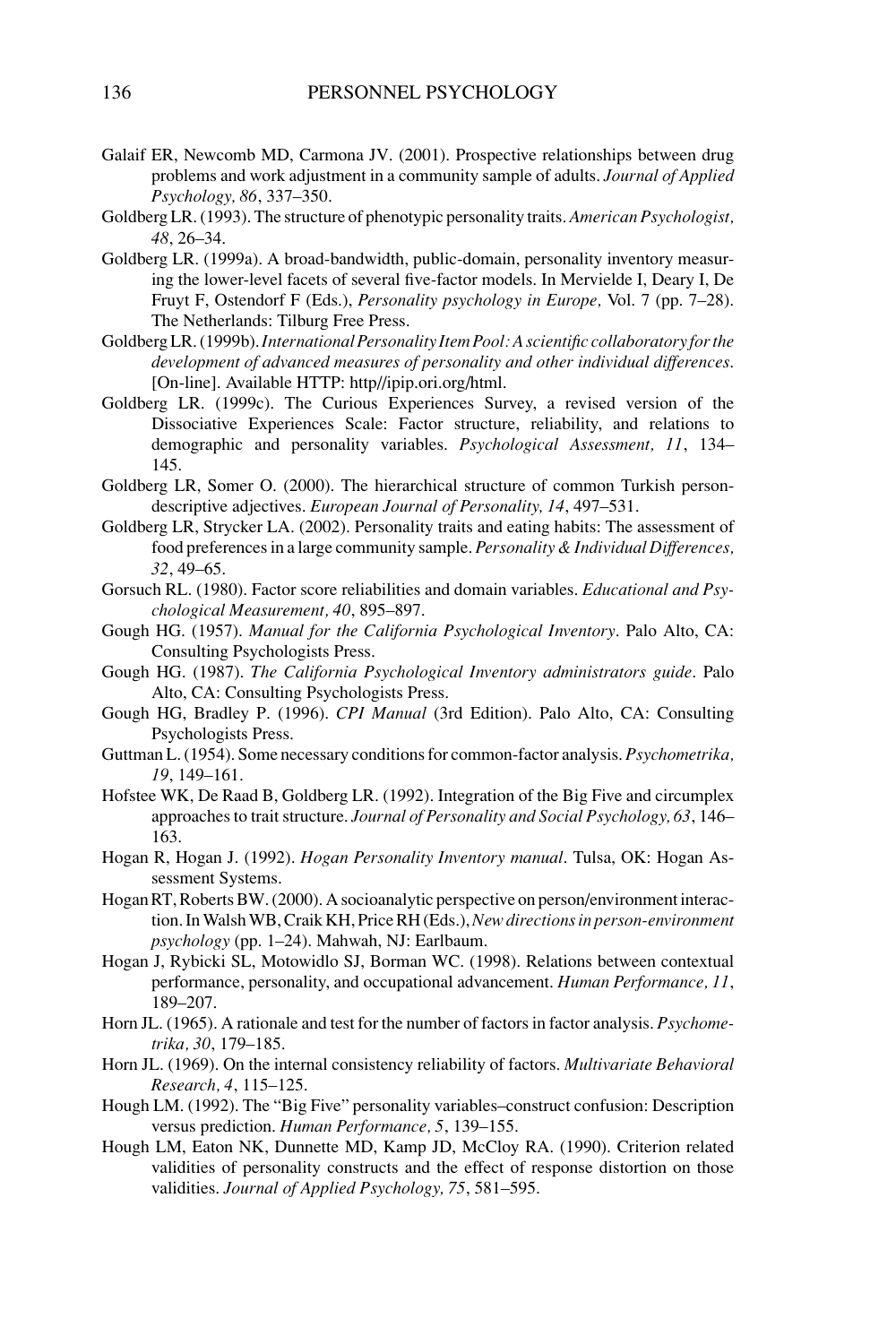- Hough LM, Furnham A. (2003). Importance and use of personality variables in work settings. In Weiner IB (Ed.-in-Chief), Borman W, Ilgen D, Klimoski R (Eds.),*Handbook of Psychology: Vol. 12. Industrial and Organizational Psychology* (pp. 131–169). New York: Wiley.
- Hough LM, Ones DS. (2001). The structure, measurement, validity, and use of personality variables in industrial work, and organizational psychology. In Anderson N, Ones DS, Sinangil HK, Viswesvaran C (Eds.), *Handbook of industrial, work and organizational psychology* (Vol. 1, pp. 233–277). Sage.
- Hough LM, Oswald FL. (2000). Personnel selection: Looking toward the future remembering the past. *Annual Review of Psychology, 51*, 631–664.
- Hough LM, Schneider RJ. (1996). Personality traits, taxonomies, and applications in organizations. In Murphy K (Ed.), *Individual differences and behavior in organizations* (pp. 31–88). San Francisco: Jossey-Bass.
- Humphreys LG, Montanelli RG. (1975). An investigation of the parallel analysis criterion for determining the number of common factors. *Multivariate Behavioral Research, 10*, 193–205.
- Jackson DN. (1994). *Jackson personality inventory—Revised manual*. Port Huron, MI: Sigma Assessment Systems, Inc.
- Johnson JA, Ostendorf F. (1993). Clarification of the five-factor model with the abridged Big Five dimensional circumplex. *Journal of Personality and Social Psychology, 65*, 563–576.
- Jöreskog KG, Sörbom D. (1993). *New features in LISREL 8*. Chicago: Scientific Software.
- Judge TA, Higgins CA, Thoresen CJ, Barrick MR. (1999). The Big Five personaltiy traits, general mental ability, and career success across the life span. PERSONNEL PSYCHOLOGY, *52*, 621–652.
- Kaiser HF. (1960). The application of electronic computers to factor analysis. *Educational and Psychological Measurement, 20*, 141–151.
- Kelly E, Conley J. (1987). Personality and compatibility: A prospective analysis of marital stability and marital satisfaction. *Journal of Personality and Social Psychology, 52*, 27–40.
- Krueger RF, Schmutte PS, Caspi A, Moffitt TE, Campbell K, Silva PA. (1994). Personality traits are linked to crime among men and women: Evidence from a birth cohort. *Journal of Abnormal Psychology, 103*, 328–338.
- Ladd D, Henry RA. (2000). Helping coworkers and helping the organization: The role of support perceptions, exchange ideology, and Conscientiousness. *Journal of Applied Social Psychology, 30*, 2028–2049.
- LePine JA, Colquitt JA, Erez A. (2000). Adaptability to changing task contexts: Effects of general cognitive ability, Conscientiousness, and Openness to Experience. PERSONNEL PSYCHOLOGY, *53*, 563–593.
- McCrae RR, John OP. (1992). An introduction to the five-factor model and its applications. *Journal of Personality, 60*, 175–215.
- McNeely BL, Meglino BM. (1994). The role of dispositional and situational antecedents in prosocial organizational behavior: An examination of the intended beneficiaries of prosocial behavior. *Journal of Applied Psychology, 79*, 836–844.
- Mershon B, Gorsuch RL. (1988). Number of factors in personality sphere: Does increase in factors increase predictability of real life criteria? *Journal of Personality and Social Psychology, 55*, 675–680.
- Moon H. (2001). The two faces of Conscientiousness: Duty and achievement striving in escalation of commitment dilemmas. *Journal of Applied Psychology, 86*, 535–540.
- Motowidlo SJ, Borman WC, Schmit MJ. (1997). A theory of individual differences in task and contextual performance. *Human Performance, 10*, 71–83.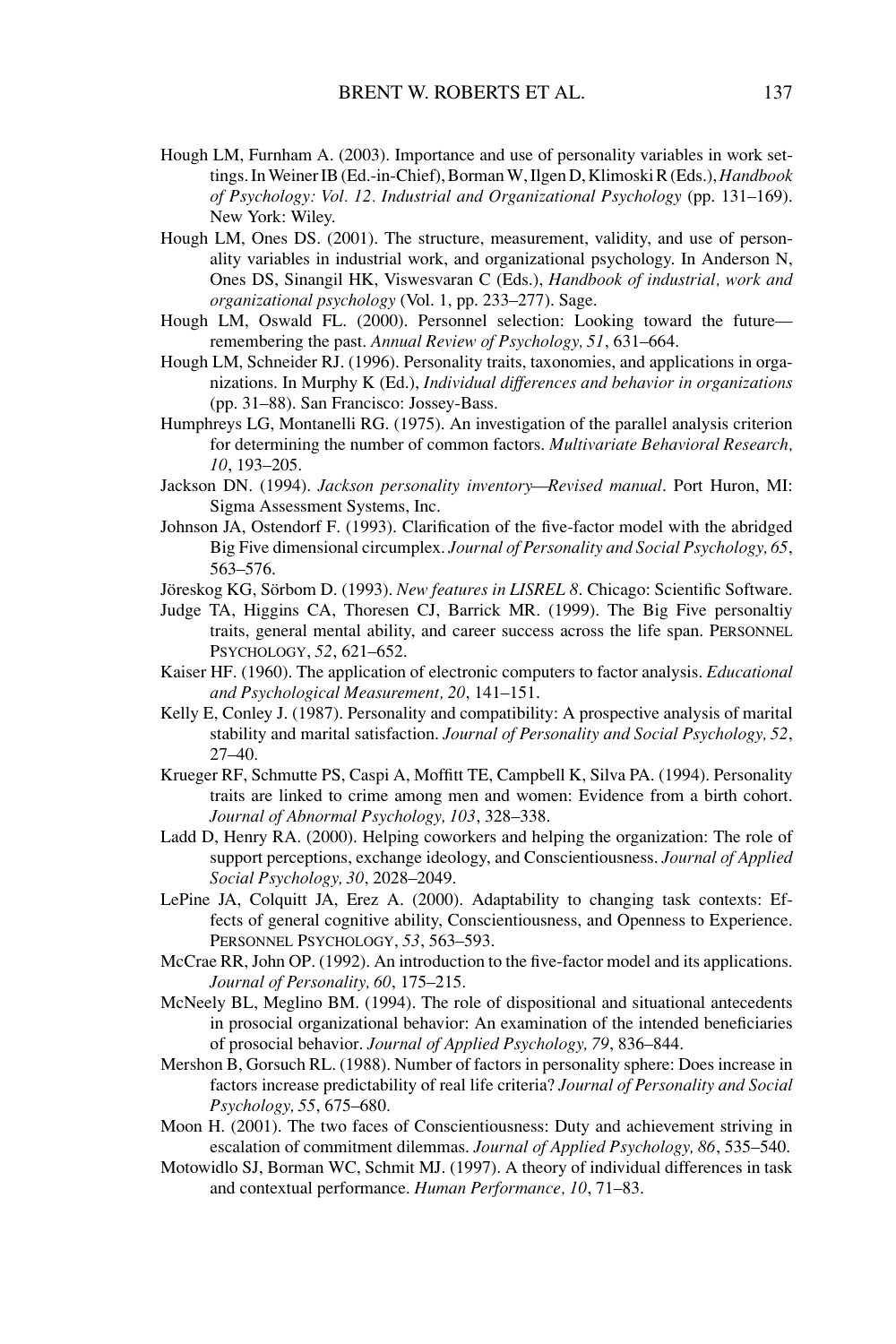- Mount MK, Barrick MR. (1995). The Big Five personality dimensions: Implications for research and practice in human resources management. *Research in Personnel and Human Resources Management, 13*, 153–200.
- Ones DS, Viswesvaran C. (2001). Personality at work: Criterion-focused occupational personality scales used in personnel selection. In Roberts BW, Hogan RT (Eds.), *Personality psychology in the workplace* (pp. 63–92). Washington, DC: APA.
- Ones DS, Viswesvaran C, Schmidt FL. (1993). Comprehensive meta-analysis of integrity test validities: Findings and implications for personnel selection and theories of job performance. *Journal of Applied Psychology, 78*, 679–703.
- Organ DW. (1994). Personality and organizational citizenship behavior. *Journal of Management, 20*, 465–478.
- Organ DW, Ryan K. (1995). A meta-analytic review of attitudinal and dispositional predictors of organizational citizenship behavior. PERSONNEL PSYCHOLOGY, *48*, 775–802.
- Ostendorf F. (1990). *Sprache und persönlichkeitsstruktur: Zur validität des fünf-faktorenmodells der persönlichkeit* [Language and personality structure: Toward the validation of the five-factor model of personality]. Regensberg, Germany: S. Roderer Verlag.
- Paunonen SV. (1998). Hierarchical organization of personality and prediction of behavior. *Journal of Personality and Social Psychology, 74*, 538–556.
- Paunonen SV, Ashton MC. (2001). Big Five factors and facets and the prediction of behavior. *Journal of Personality and Social Psychology, 81*, 524–539.
- Paunonen SV, Jackson DN. (2000). What is beyond the Big Five? Plenty! *Journal of Personality, 68*, 821–835.
- Peabody D, De Raad B. (2002). The substantive nature of psycholexical personality factors: A comparison across languages. *Journal of Personality and Social Psychology, 83*, 983–997.
- Perugini M, Gallucci M. (1997). A hierarchical faceted model of the Big Five. *European Journal of Personality, 11*, 279–301.
- Quick J, Tetrick LE. (2003). *Handbook of occupational and health psychology*. Washington, DC: American Psychological Association.
- Roberts BW, Bogg T. (2004). A 30-year longitudinal study of the relationships between Conscientiousness-related traits, and the family structure and health-behavior factors that affect health. *Journal of Personality, 72*, 324–354.
- Roberts BW, Bogg T, Walton K, Chernyshenko OS, Stark S. (2004). A lexical investigation of the lower-order structure of Conscientiousness. *Journal of Research in Personality,* 38, 164–178.
- Saucier G. (1997). Effect of variable selection on the factor structure of person descriptors. *Journal of Personality and Social Psychology, 73*, 1296–1312.
- Saucier G. (2002). Orthogonal markers for orthogonal factors: The case of the Big Five. *Journal of Research in Personality, 36*, 1–31.
- Saucier G, Goldberg LR. (1998). What is beyond the Big Five? *Journal of Personality, 66*, 495–524.
- Saucier G, Ostendorf F. (1999). Hierarchical subcomponents of the Big Five personality factors: A cross-language replication. *Journal of Personality and Social Psychology, 76*, 613–627.
- Steiger JH, Lind JM. (1980, June). *Statistically based tests for the number of common factors*. Paper presented at the annual meeting of the Psychometric Society, Iowa City, IA.
- Stein AD, Karel T, Zuidema R. (1999). Carrots and sticks: Impact of an incentive/disincentive employee flexible credit benefit plan on health status and medical costs. *American Journal of Health Promotion, 13*, 260–267.